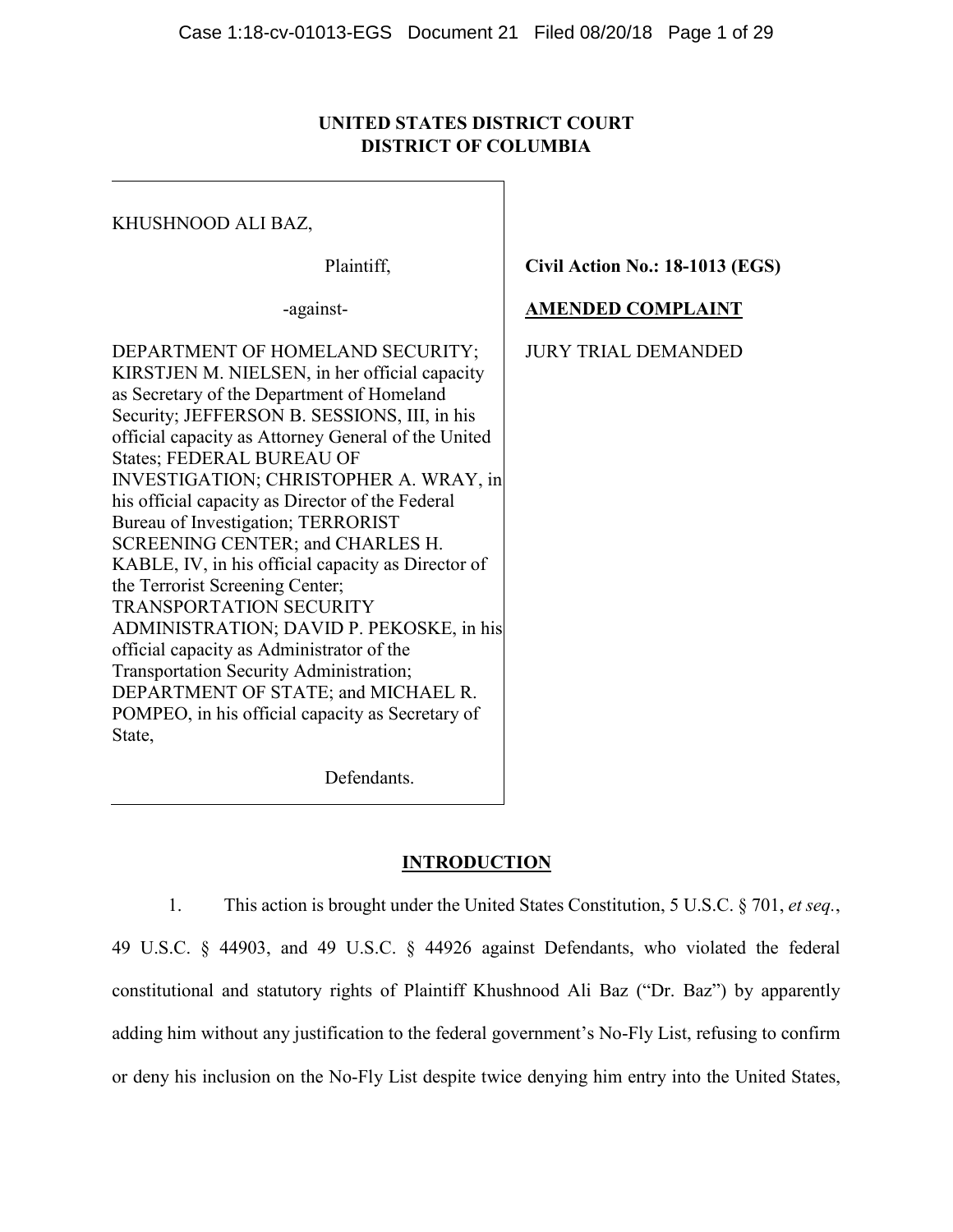#### Case 1:18-cv-01013-EGS Document 21 Filed 08/20/18 Page 2 of 29

denying him due process to challenge his apparent inclusion on the No-Fly List, and failing to provide timely notice that his visa was revoked.

2. Dr. Baz is a prominent physician in Pakistan with extensive voluntary ties to the United States. He owns a house in the United States. His son is a U.S. citizen. He has traveled regularly to the United States for the past 39 years.

3. Although Defendants will neither confirm nor deny that he is on the No-Fly List, in 2016 and 2017, Dr. Baz was twice prevented from boarding flights with final destinations in the United States. Upon information and belief, Dr. Baz has been placed on the No-Fly List by the Terrorist Screening Center ("TSC").

4. The TSC's designation of Dr. Baz was factually baseless, arbitrary, capricious, and gravely mistaken. Dr. Baz has no connections to terrorism and poses no threat to aviation or U.S. national security. In fact, Alain Lamballe, a retired brigadier-general in the French Army, South Asia scholar, and counterterrorism expert, acknowledged Dr. Baz's beneficial contributions to the brigadier-general's recently published book on the Pashtun people.

5. Dr. Baz's apparent inclusion on the No-Fly List is plainly the result of error on the part of the federal government.

6. Dr. Baz has submitted applications for redress through the only available government mechanism. He has been issued two separate Redress Control Numbers ("RCN") but received no relief. No government official or agency has confirmed that he is on the No-Fly List or offered any explanation for the prohibition of Dr. Baz from travel to the United States or through U.S. airspace. Nor has he been provided a meaningful opportunity to contest his apparent placement on the No-Fly List.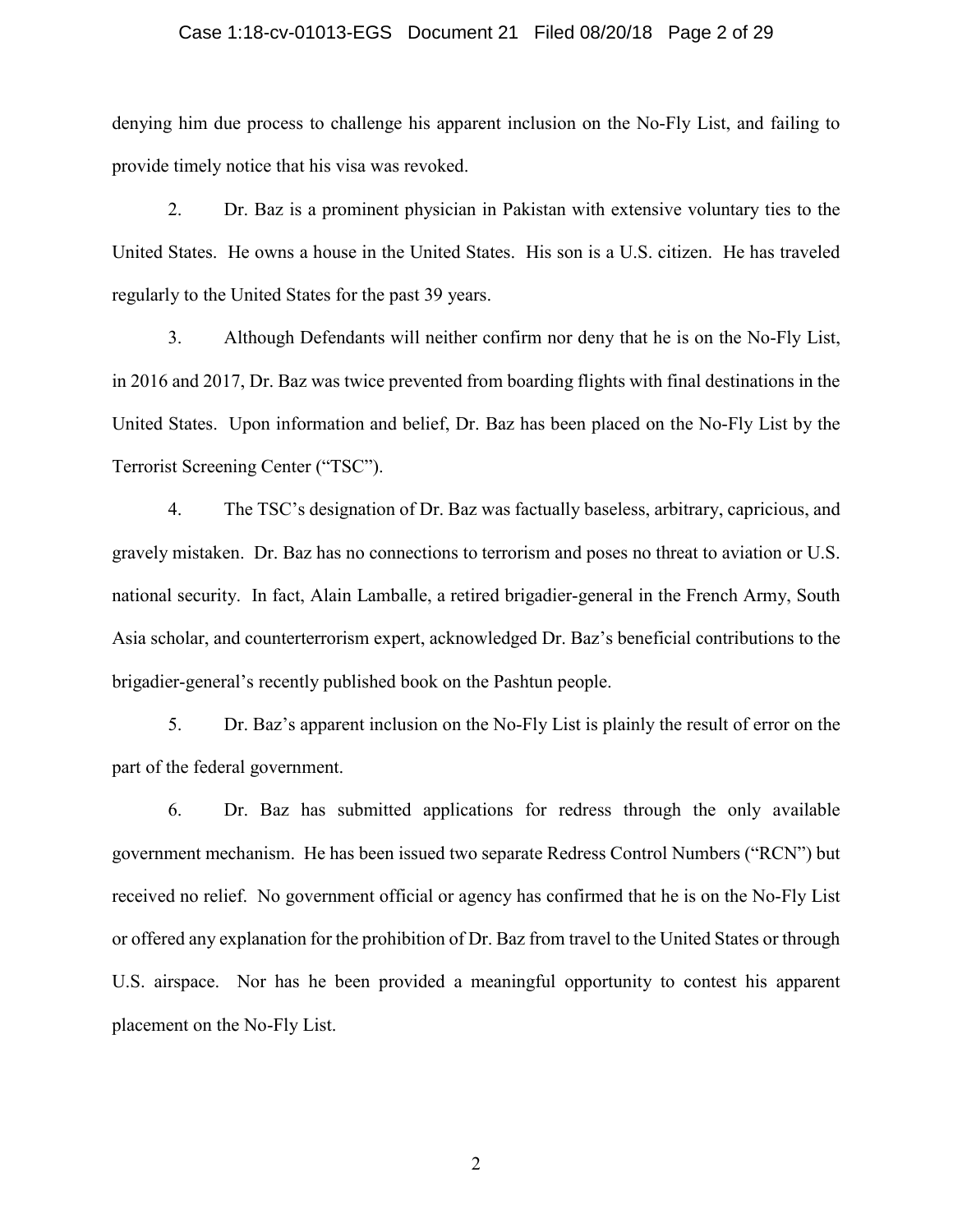## Case 1:18-cv-01013-EGS Document 21 Filed 08/20/18 Page 3 of 29

7. Dr. Baz filed a Petition For Review Under 49 U.S.C. § 46110 (the "Review Petition") with the United States Court of Appeals for the District of Columbia Circuit in connection with the second of two redress inquiry decision letters he received. On July 24, 2017, a month after he filed the Review Petition, he received an email from the Non-Immigrant Visa Section of the U.S. Embassy in Islamabad stating that his, his wife's, and his daughter's multipleentry U.S. visas "are revoked and are no longer valid for travel" and directing him to submit the Pakistani passports so that the visas "can be physically cancelled." The July 24, 2017 communication was the earliest visa revocation notice received by Dr. Baz prior to initiation of this action.

8. Dr. Baz filed this action on May 1, 2018, seeking a confirmation that he has indeed been added to the No-Fly List. Dr. Baz also seeks a fair hearing or other opportunity to confront any evidence against him, contest any unjustified designation, and effect removal of his name from the No-Fly List.

9. In early June 2018, counsel for the government in this action informed Dr. Baz's counsel that Dr. Baz's visa had been revoked on August 5, 2015, nearly two years before the government's July 2017 notice of the revocation. The government again advised Dr. Baz's counsel that it could neither confirm nor deny whether Dr. Baz was or currently is on the No-Fly List.

10. Prior to filing this action, Dr. Baz had no knowledge that his visa was revoked in 2015. Because Dr. Baz believed his visa was valid until January 16, 2018—the date printed on his visa—he expended significant resources planning travel and purchasing airline tickets for international flights. If on or shortly after August 5, 2015, the government had advised Dr. Baz that his visa was revoked, he would not have attempted to enter the United States.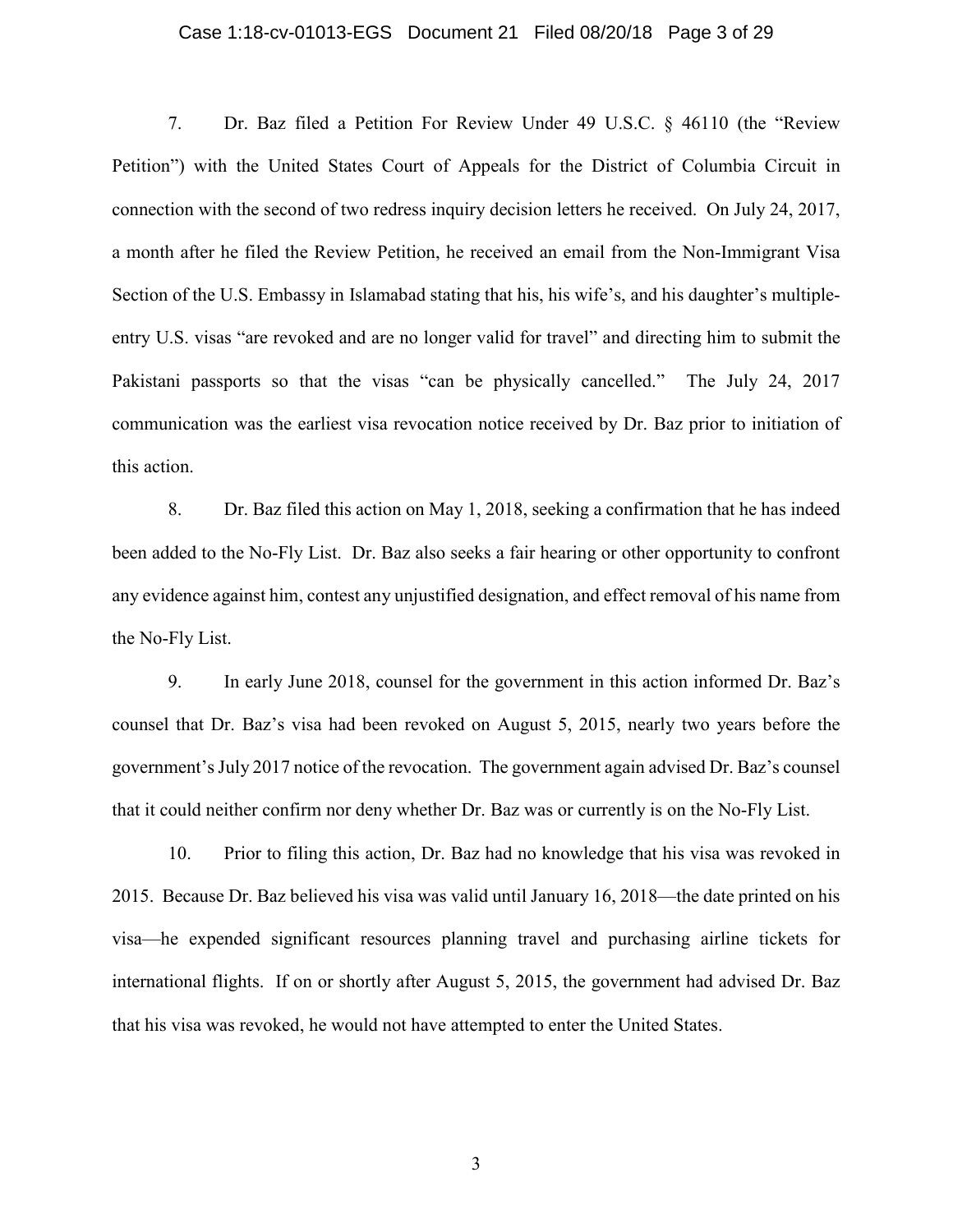## Case 1:18-cv-01013-EGS Document 21 Filed 08/20/18 Page 4 of 29

11. On August 1, 2018, in a good-faith attempt at clarifying the facts of this litigation and obviating the need for motion practice and discovery demands, Dr. Baz's counsel asked the government to identify by title the government employee or employees responsible for revoking Dr. Baz's visa. The government declined to provide this information.

12. The government has also refused to explain why Dr. Baz's visa was revoked. As of the date of this amended complaint, the government has not changed its position: it continues to neither confirm nor deny whether Dr. Baz is on the No-Fly List. As such, Dr. Baz believes that he is on the No-Fly List and is prohibited from flying over U.S. airspace.

13. Dr. Baz submits this amended complaint seeking a confirmation that he has indeed been added to the No-Fly List and a fair hearing or other opportunity to confront any evidence against him, contest any unjustified designation, and effect removal of his name from the No-Fly List. He also seeks redress for statutory and due process violations he suffered due to Defendants' failure to provide timely notice of his visa revocation.

14. Dr. Baz hopes and intends to return to the United States. On July 31, 2018, Dr. Baz and his wife and daughter applied for B-2 visas. These applications are pending.

#### **PARTIES**

15. Dr. Baz is a prominent physician and a citizen of Pakistan. He resides in Peshawar, Pakistan, with his wife and two children. Dr. Baz has no criminal record and no links to terrorism. Although Dr. Baz is not a citizen or lawful permanent resident ("LPR") of the United States, he has significant voluntary connections with the United States.

16. Defendant Department of Homeland Security ("DHS") is a department of the U.S. Government. It develops and coordinates the implementation of a comprehensive national strategy to secure the United States from terrorist threats or attacks.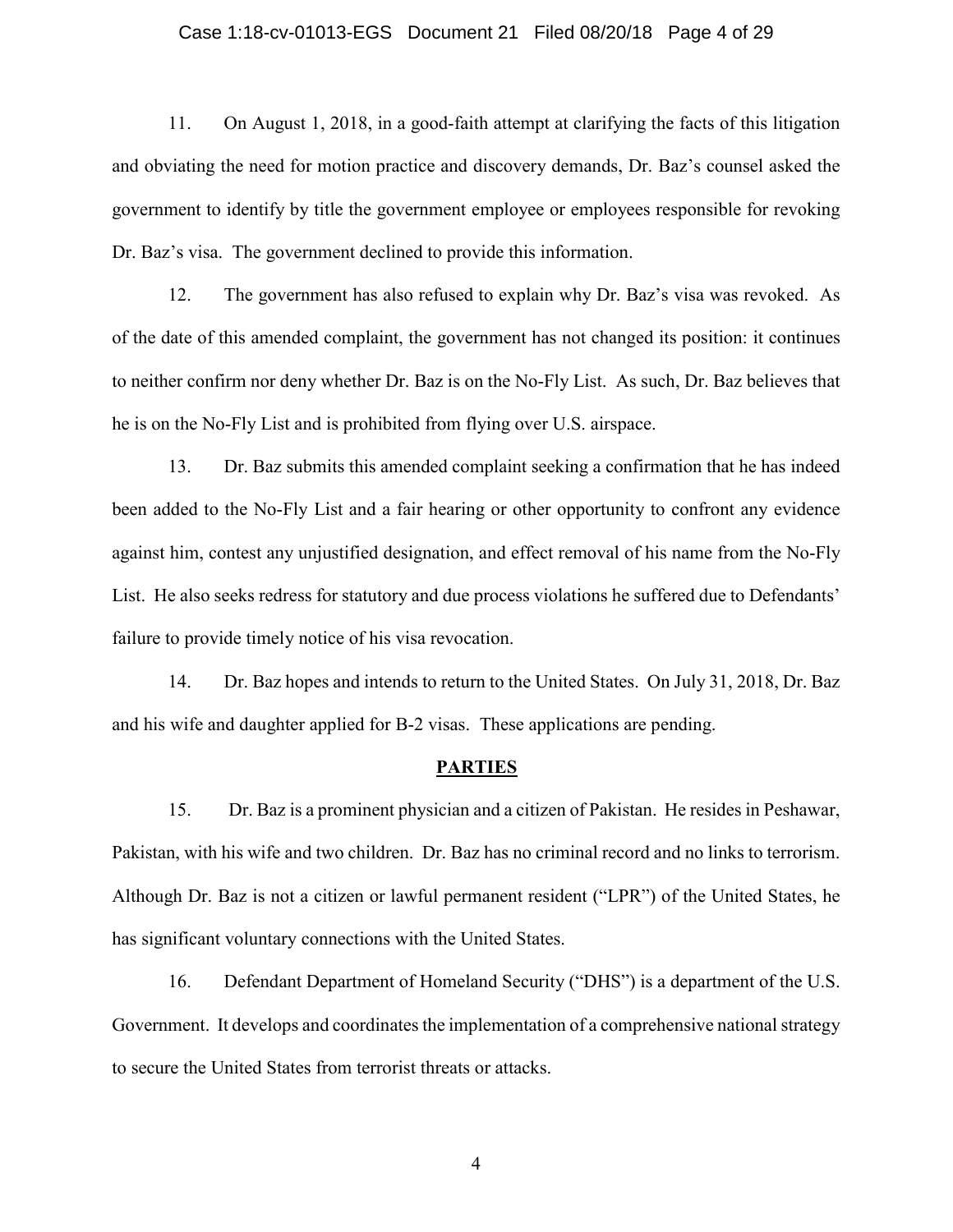#### Case 1:18-cv-01013-EGS Document 21 Filed 08/20/18 Page 5 of 29

17. Defendant Kirstjen M. Nielsen is the Secretary and head of DHS and is sued in her official capacity.

18. Defendant Jefferson B. Sessions, III is the Attorney General of the United States and heads the Department of Justice ("DOJ"), a department of the U.S. Government that oversees the Federal Bureau of Investigation ("FBI"). Defendant Sessions is sued in his official capacity.

19. Defendant FBI administers TSC, which was created to consolidate the government's terrorism-screening efforts.

20. Defendant Christopher A. Wray is the Director of the FBI and is sued in his official capacity.

21. Defendant TSC is a department of the U.S. Government. It maintains a list of "Terrorist Identities Information" for agencies of the U.S. Government, including Defendant Transportation Security Administration ("TSA"). TSC is responsible for maintaining a consolidated screening database (the "Watch List"). The No-Fly List is a subset of the Watch List, against which airlines are required to check passenger names and prohibit individuals on the list from boarding flights whose paths include U.S. airspace.

22. Defendant Charles H. Kable, IV is the Director of TSC and is sued in his official capacity.

23. Defendant TSA is a department of the U.S. Government. It is an agency of DHS and has authority to regulate airport security.

24. Defendant David P. Pekoske is the Administrator of TSA and is sued in his official capacity.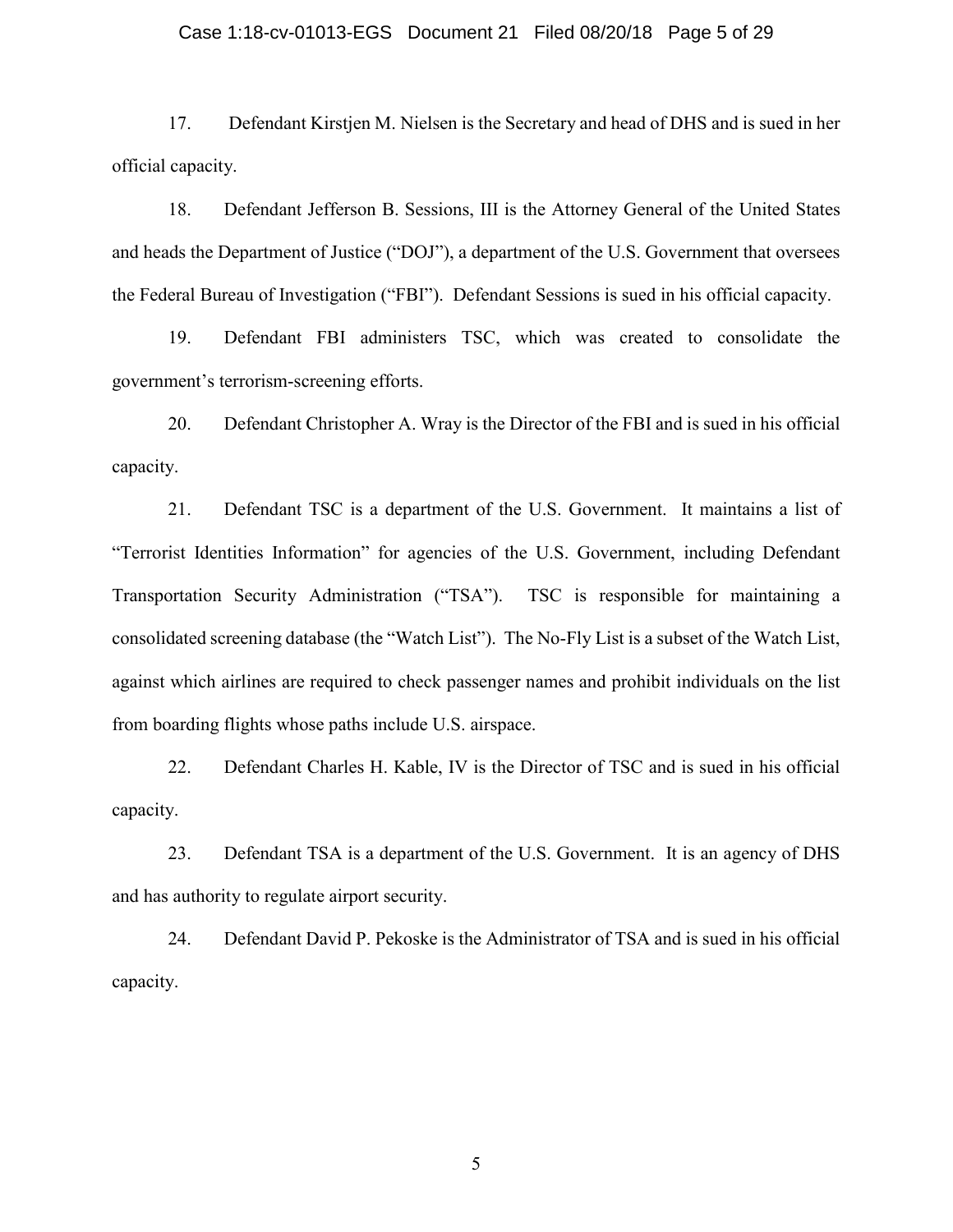#### Case 1:18-cv-01013-EGS Document 21 Filed 08/20/18 Page 6 of 29

25. Defendant Department of State is a department of the U.S. Government. It administers U.S. foreign policy and enforces immigration and nationality laws relating to the granting, refusing, and revocation of alien visas.

26. Defendant Michael R. Pompeo is the Secretary of the Department of State and is sued in his official capacity.

### **JURISDICTION AND VENUE**

27. This Court has federal question jurisdiction under 28 U.S.C. § 1331 because this action arises under the Fifth Amendment of the U.S. Constitution and under federal statues, including the Administrative Procedure Act ("APA"); 5 U.S.C. §§ 553, 706; and 49 U.S.C. §§ 44903, 44926. The Court also has jurisdiction under 28 U.S.C. § 1346 (providing jurisdiction in civil actions against the United States) and 28 U.S.C. § 1361 (providing jurisdiction to compel officers and employees of federal agencies to do their duties). This Court has power to award the declaratory and injunctive relief requested herein under the Declaratory Judgment Act (28 U.S.C. §§ 2201–2202), the APA (5 U.S.C. § 706), and 28 U.S.C. § 1361.

28. Venue is proper pursuant to 28 U.S.C. § 1391(b) because a substantial part of the events giving rise to this action occurred in this district. Venue is also proper pursuant to 28 U.S.C. § 1391(e) because Defendants are officers of agencies of the United States sued in their official capacities.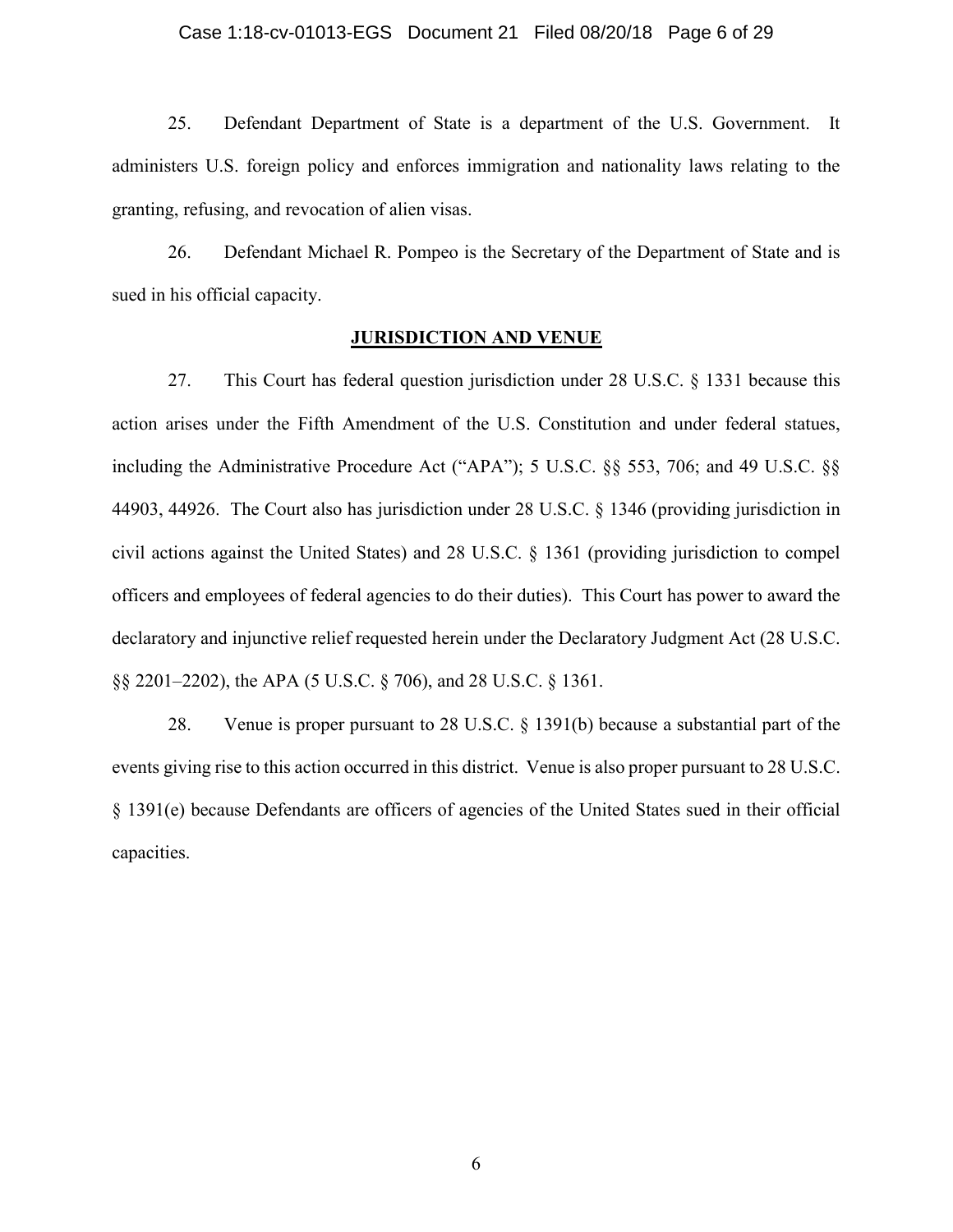#### **GENERAL ALLEGATIONS**

### **A. The Federal Government's Watch and No-Fly Lists**

29. Since its founding in 2003, TSC has been responsible for developing and maintaining the federal government's Watch List, also referred to as the Terrorist Screening Database. The Watch List is the government's master repository of known or suspected terrorists. TSC uses the Watch List to identify and track known or suspected terrorists when they attempt to obtain visas, enter the country, board an aircraft, transit through U.S. airspace, or engage in other activities.

30. Two government entities are primarily responsible for nominating individuals for inclusion in the Watch List: the National Counterterrorism Center and the FBI. TSC makes the final decision on (1) whether a nominated individual meets the minimum requirements for inclusion in the Watch List as a "known or suspected terrorist" and (2) which screening systems will receive the information about that individual.

31. Upon information and belief, data from the Watch List flows to at least the following federal government lists: (i) the No-Fly List (maintained by TSC), a subset of the Watch List that identifies individuals who are prohibited from flying to, from, or over U.S. territory; (ii) the Selectee List (also maintained by TSC), another subset of the Watch List that identifies individuals who are subjected to additional questioning, inspection, and screening before being allowed to board flights to, from, or over U.S. territory; (iii) Consular Lookout and Support System, maintained by the Department of State to identify individuals who may be ineligible for a visa or passport; (iv) TECS (formerly the Treasury Enforcement Communications System), maintained by DHS, disseminated to approximately 20 federal agencies and used to determine whether persons seeking to enter the country are admissible; and (v) the Known or Appropriately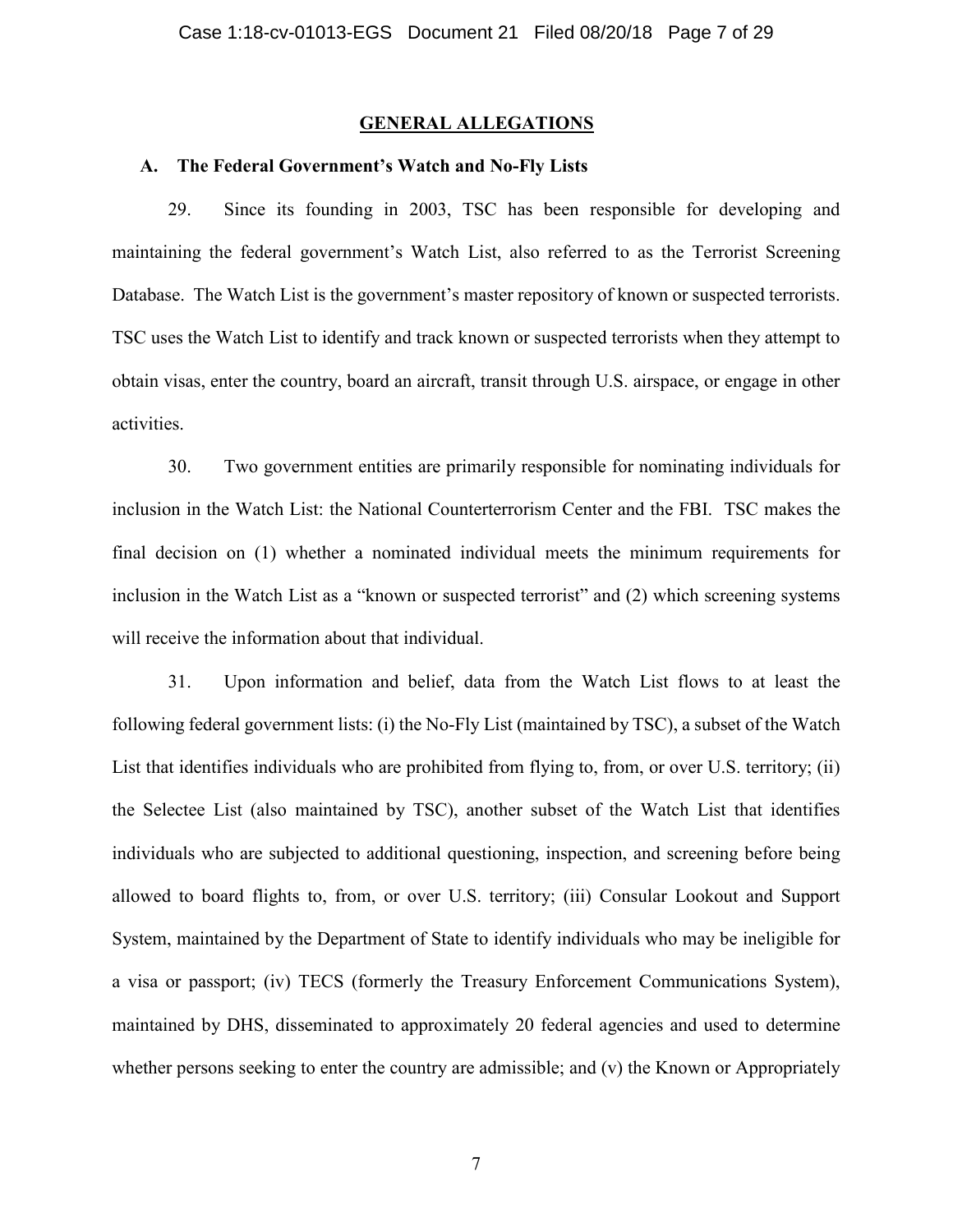## Case 1:18-cv-01013-EGS Document 21 Filed 08/20/18 Page 8 of 29

Suspected Terrorists file, a subset of the Watch List maintained by TSC for dissemination nationwide to federal, state, and local law enforcement through the National Crime Information Center database. Upon information and belief, the federal government also shares Watch List information with foreign governments and U.S. and foreign airline employees.

32. Defendants have not stated publicly what standards or criteria are applied to determine whether an individual on the Watch List will be placed on the No-Fly List, which is distributed to TSA.

#### **B. The No-Fly List is Replete with Errors**

33. As detailed in *Ibrahim v. Dep't of Homeland Sec.*, 669 F.3d 983, 989 (9th Cir. 2012) and *Latif v. Holder*, 28 F. Supp. 3d 1134, 1139 (D. Or. 2014), various government reports and audits have established that the No-Fly List is rife with errors and inaccuracies and lacks quality controls.

34. For example, a 2006 U.S. Government Accountability Office report (the "2006 GAO Report") documented how misspelling and misidentification errors, as well as unreliable computer algorithms, resulted in tens of thousands of travelers being misidentified and erroneously included on the No-Fly List. *See Ibrahim*, 669 F.3d at 983. The 2006 GAO Report also noted that 30,000 individuals kept on an unrelated TSA list were commonly confused with those on the No-Fly or Selectee Lists. *Id.*

35. A 2007 DOJ Office of Inspector General report (the "2007 DOJ OIG Report") criticized TSC for its unacceptably "weak quality assurance process," noting that a 2006 TSC internal review of the 71,872 records making up the No-Fly List at the time resulted in the downgrade of 22,412 records from the No-Fly List to the Selectee List, while 5,086 records were deleted from the No-Fly List entirely. *See Ibrahim*, 669 F.3d at 983. The 2007 DOJ OIG Report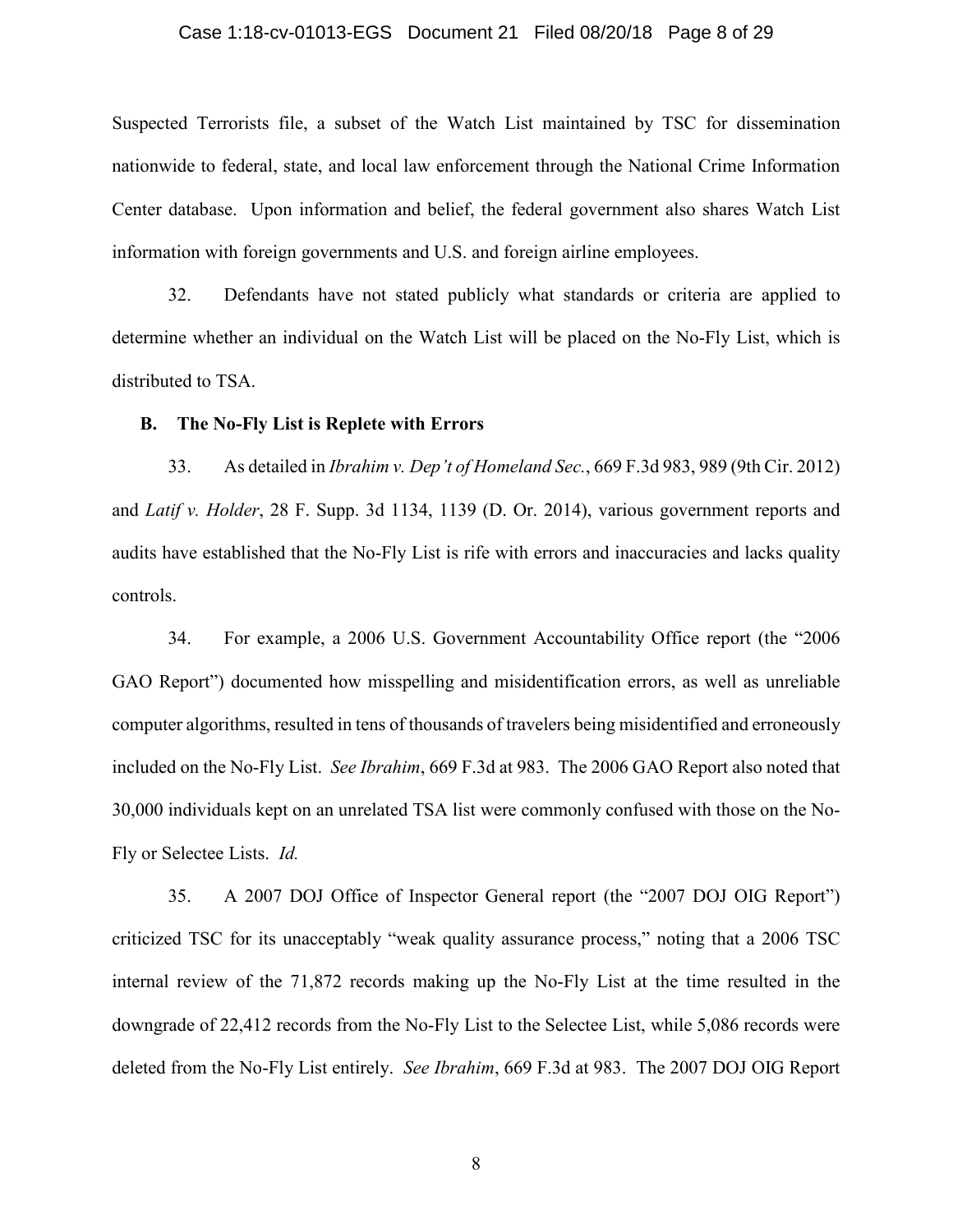## Case 1:18-cv-01013-EGS Document 21 Filed 08/20/18 Page 9 of 29

also noted that by January 2007, TSC had cut the No-Fly List by more than half, to 34,230 records, while 45% of records reviewed contained errors. *Id.*

36. TSC's approach did not improve by 2009, when the DOJ Office of Inspector General completed another audit report (the "2009 DOJ OIG Report"), which concluded that the "FBI did not update or remove watch list records as required." The 2009 DOJ OIG Report found that the FBI failed to (1) remove records in a timely manner in 72 percent of cases where it was necessary, (2) modify watch list records in 67 percent of cases where it was necessary, and (3) remove terrorism case classifications in 35 percent of cases where it was necessary. *Latif*, 969 F. Supp. 2d 1293 (D. Or. 2013) (Choudhury Decl., Ex. F at iv–vi).

37. Moreover, a 2009 Department of Homeland Security Office of Inspector General Report titled "Effectiveness of the Department of Homeland Security Traveler Redress Inquiry Program" (the "2009 DHS TRIP Report") noted that a major airline encountered 9,000 erroneous terrorist watchlist matches per day in April 2008. *Ibrahim*, 669 F.3d at 983. The 2009 DHS TRIP Report also noted that while TRIP offers solutions to some traveler issues, "it does not address other issues effectively, including the most common—watch list misidentification in aviation security settings." *Id.*

38. This considerable evidence demonstrates that the risk of deprivation based on misidentification or other error is high.

#### **C. Original DHS TRIP Redress Procedures**

39. Prior to *Latif v. Holder*, 28 F. Supp. 3d 1134, 1139 (D. Or. 2014), all individuals seeking redress for denial of airline boarding were directed to submit a Traveler Inquiry Form to DHS TRIP online, by email, or by regular mail. The form prompted travelers to describe their complaints, to produce documentation relating to the issue, and to provide identification and their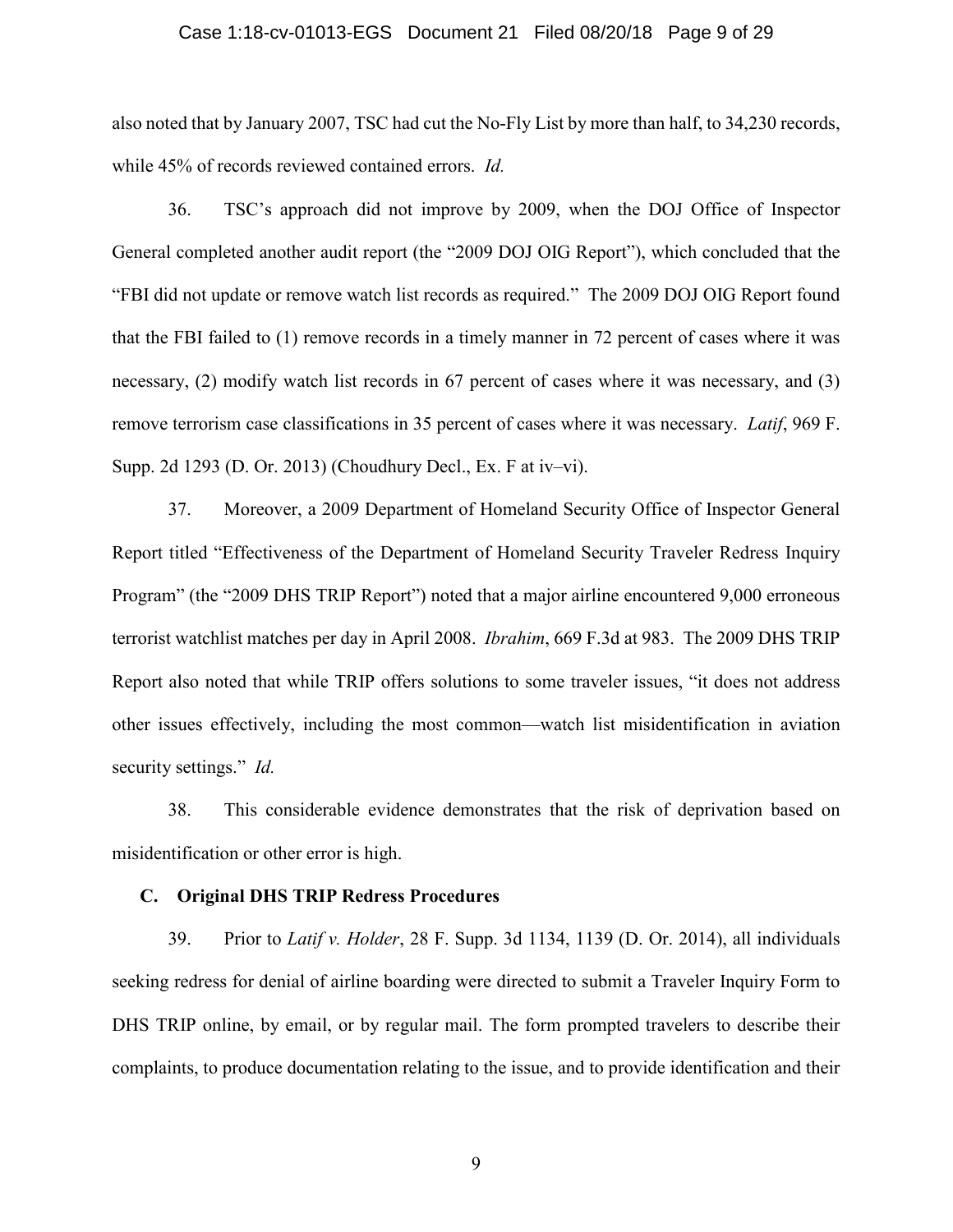## Case 1:18-cv-01013-EGS Document 21 Filed 08/20/18 Page 10 of 29

contact information. If the traveler was an exact or near-match to an identity on the Watch List, DHS TRIP forwarded the traveler's complaint to TSC's Redress Unit ("TSC Redress") for further review.

40. Upon receipt of the complaint, TSC Redress reviewed the available information, including the information and documentation provided by the traveler, and determined whether the traveler was an exact match to an individual on the Watch List. If the traveler was an exact match, TSC Redress also determined whether the traveler should continue to be on the Watch List. When making this determination, TSC coordinated with the agency that originally nominated the individual to be included on the Watch List. If the traveler was misidentified, TSC Redress informed DHS of the misidentification. DHS, in conjunction with any other relevant agency, then addressed the misidentification by correcting information in the traveler's records or taking other appropriate action.

41. When DHS and/or TSC finished reviewing a traveler complaint, DHS TRIP sent a determination letter advising the traveler that DHS TRIP had completed its review. A DHS TRIP determination letter neither confirmed nor denied that the complainant was on the Watch List or the No-Fly List. Further, it provided no explanation as to why the traveler may or may not have been on the Watch List or No-Fly List. In some cases, a DHS TRIP determination letter advised the recipient that he or she could pursue an administrative appeal of the determination letter with TSA or could seek judicial review in a U.S. court of appeals pursuant to 49 U.S.C. § 46110.

42. Determination letters did not provide assurances about the complainant's ability to undertake future travel. Moreover, the complainant did not have an opportunity to contest evidence or offer corrections to the record on which the determination was based.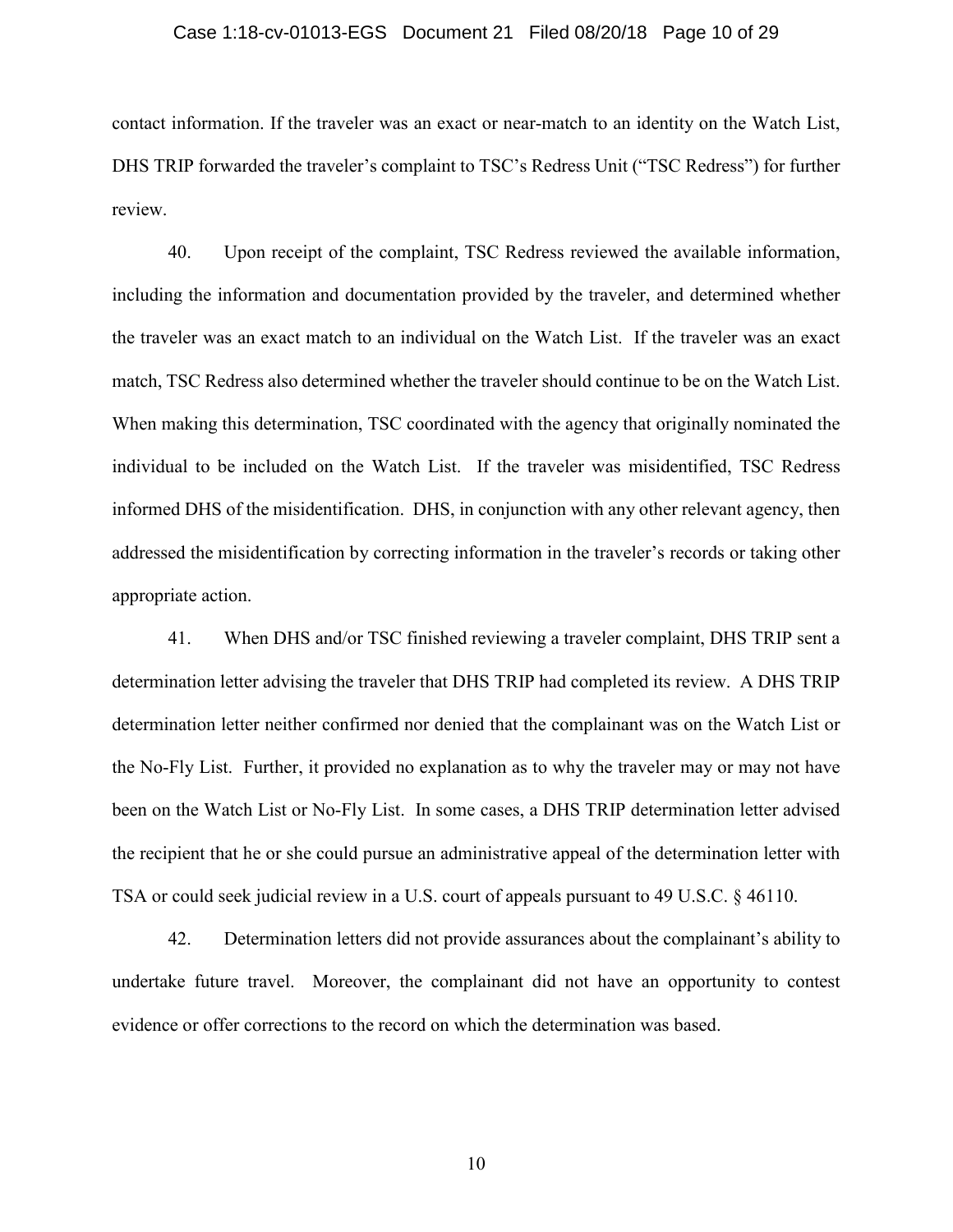### Case 1:18-cv-01013-EGS Document 21 Filed 08/20/18 Page 11 of 29

43. Upon information and belief, these procedures applied to complainants without regard to citizenship or nationality. In other words, DHS TRIP did not distinguish between U.S. citizens and LPRs on the one hand, and non-citizens and non-LPRs on the other.

#### **D. Current DHS TRIP Redress Procedures**

44. Following *Latif v. Holder*, 28 F. Supp. 3d 1134, 1139 (D. Or. 2014), the government revised its redress procedures for claims involving denials of boarding for U.S. citizens and LPRs.

45. Under the revised procedures, in response to an inquiry through the DHS redress program, DHS TRIP must send a notification letter that confirms whether the individual is included on the No-Fly List.

46. If the individual included on the No-Fly List requests further details, DHS TRIP must provide a more detailed response. This second letter must specify the criteria under which the individual was placed on the No-Fly List and, to the extent feasible in light of national security interests, provide an unclassified summary of information supporting the individual's No-Fly List status. This second letter must also provide the requester an opportunity to be heard further concerning his or her status. Written responses from such individuals may be submitted and may include exhibits or other materials the individual deems relevant.

47. Upon DHS TRIP's receipt of an individual's submission in response to the second letter, TSA (in coordination with other relevant agencies) must review the submission and the information being relied on to support the No-Fly listing.

48. TSA must then issue a final determination and furnish the individual with a final written letter providing the basis for the decision. TSA must also notify the individual of the ability to seek further judicial review under 49 U.S.C. § 46110.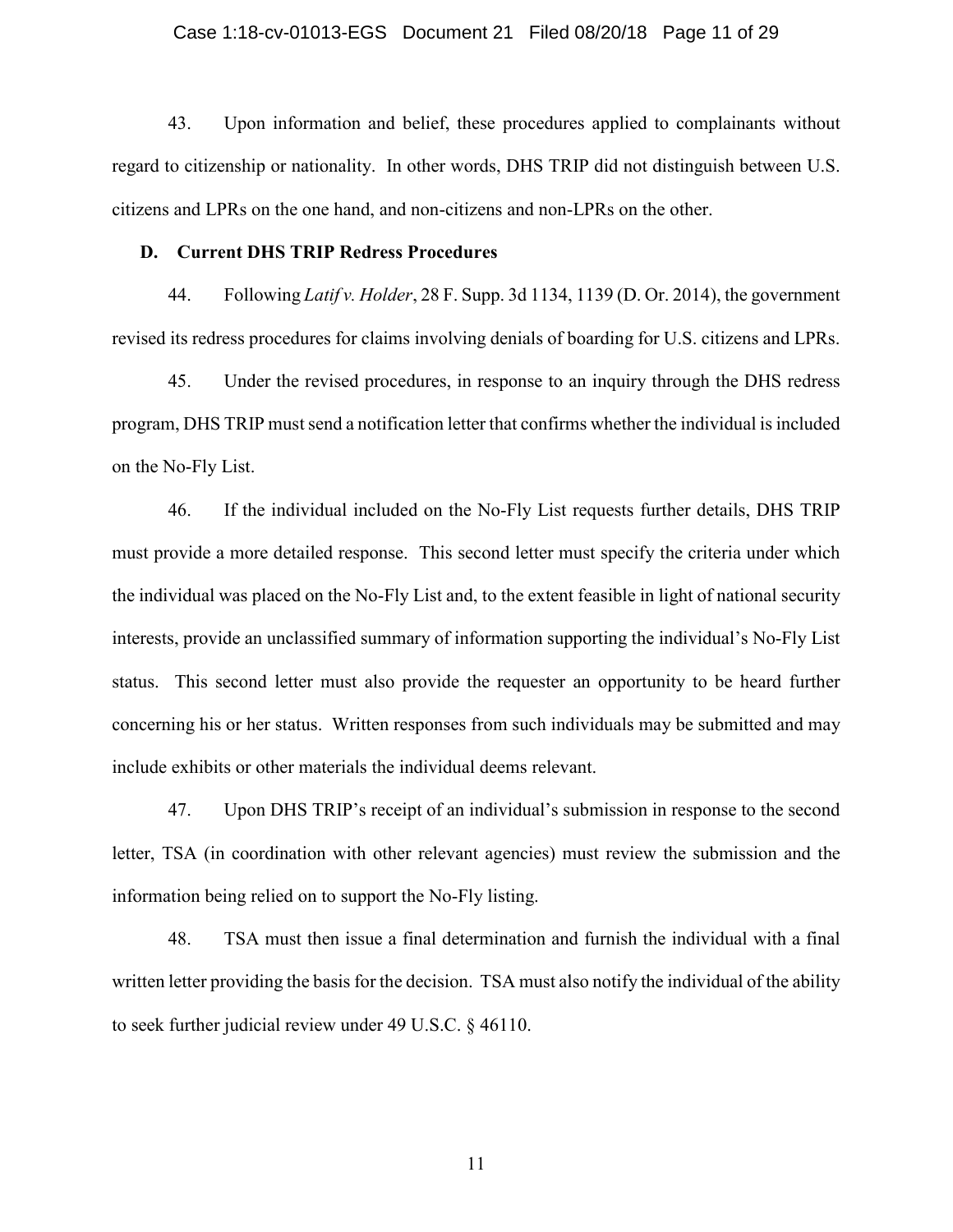#### Case 1:18-cv-01013-EGS Document 21 Filed 08/20/18 Page 12 of 29

49. Upon information and belief, DHS TRIP's revised procedures benefit U.S. citizens and LPRs only. When a non-citizen, non-LPR seeks relief through DHS TRIP, TSC continues to neither confirm nor deny whether the individual had been included on or remains on the No-Fly List. Nor will DHS TRIP advise if the non-citizen, non-LPR can fly into the United States or over U.S. airspace in the future. The government provides no reason for the non-citizen, non-LPR's inclusion on the No-Fly List or any opportunity to confront evidence and contest inclusion. In short, for non-citizens and non-LPRs, DHS TRIP's procedures remain as they were prior to the revisions implemented following *Latif v. Holder*.

#### **E. Dr. Baz's Allegations**

50. Dr. Baz is a citizen and resident of Pakistan and a prominent physician who holds a Medical Doctorate, a Master's Degree, and a Doctorate of Philosophy in Orthopedic Surgery. Dr. Baz has dedicated his professional career to serving Khyber Pakhtunkhwa Province, a remote part of Pakistan ravaged by war, violence, and economic malaise, by developing and strengthening the healthcare sector.

51. Dr. Baz is one of the founders and directors of Alliance Healthcare (Private) Limited ("Alliance"), a healthcare network whose projects include a state-of-the-art hospital called the Northwest General Hospital & Research Center ("Northwest General"), a medical college, and a nursing college.

52. Alliance donated over \$12 million (1.35 billion rupees) for the construction of Northwest General, which provides patients from throughout the Khyber Pakhtunkhwa Province access to neurology; neurosurgery; cardiology; cardio-thoracic surgery; ophthalmology; nephrology; urology; pediatrics; pediatric surgery; gastroenterology; hepato-biliary surgery; general medicine; general surgery; dermatology; orthopedic surgery; ear, nose, and throat care;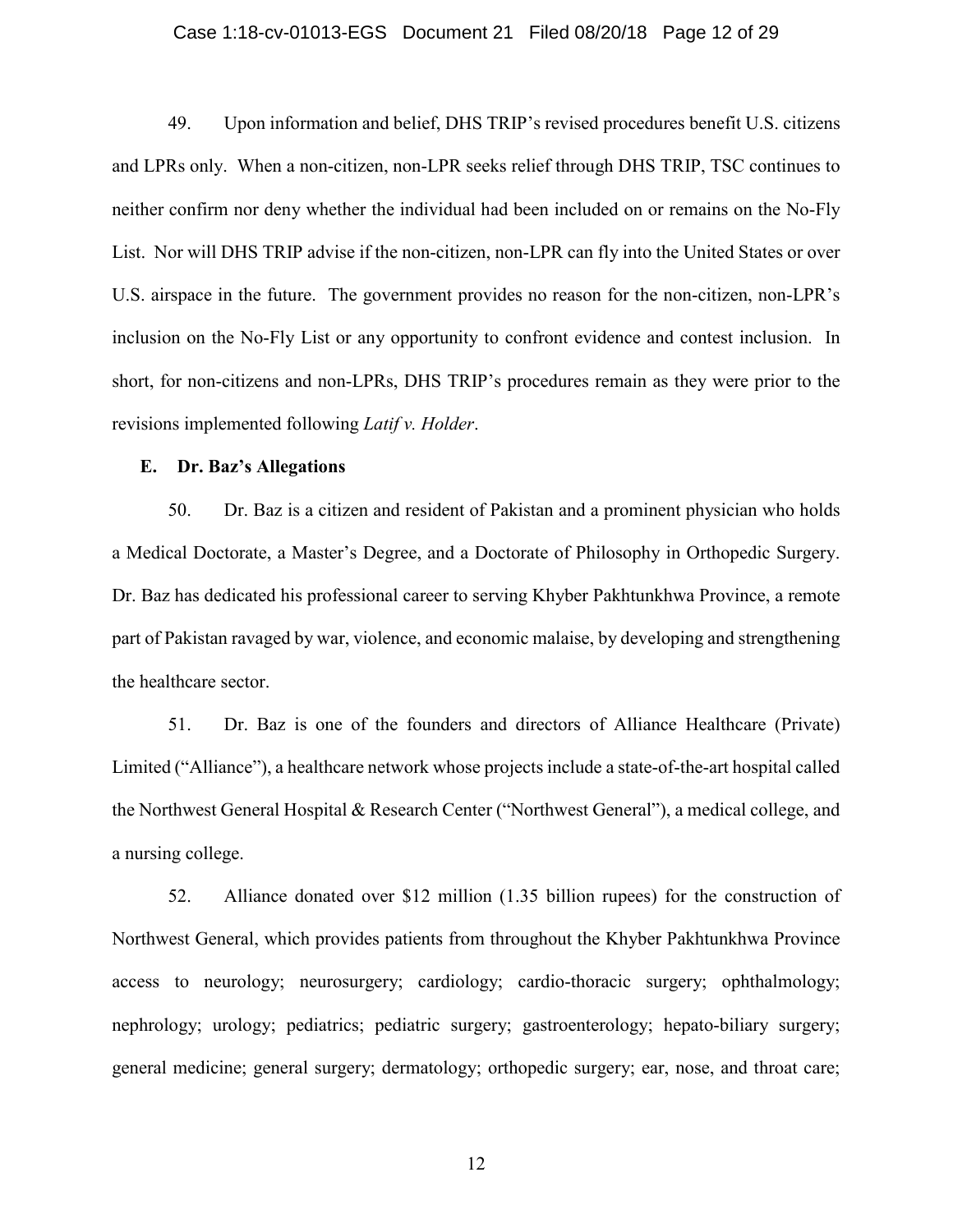#### Case 1:18-cv-01013-EGS Document 21 Filed 08/20/18 Page 13 of 29

plastic surgery; pulmonology; gynecology; oncology; dentistry; anesthesiology; radiology; pathology; physiotherapy; maxillofacial surgery; and sonology.

53. Dr. Baz is frequently invited to professional conferences around the world to lecture on issues related to healthcare and orthopedics. In his personal and professional travels, Dr. Baz has visited at least 80 countries.

## **a. Dr. Baz's Significant Voluntary Connections and Contacts with the United States**

54. Until Defendants effectively banned him from entering the United States or transiting through U.S. airspace, Dr. Baz flew over U.S. airspace and to the United States frequently over the past four decades. He has developed extensive professional and personal contacts in the United States.

55. Dr. Baz completed two medical internships in the United States in orthopedic surgery, his area of specialization. He completed one internship in Louisville, Kentucky, and another internship in Huntington, New York. He resided in the United States for the duration of the internships.

56. Dr. Baz has developed numerous close personal and professional relationships during his frequent visits to the United States. Chief among them is a close relationship with Dr. Robert Kalb, a U.S. citizen who practiced as an orthopedic surgeon in Toledo, Ohio, for over twenty years. Prior to Defendants' restricting his travel, Dr. Baz regularly visited his friend and colleague in Ohio.

57. So close is the relationship between Dr. Baz's and Dr. Kalb's families that Dr. Kalb's then-wife arranged to serve as guardian to Dr. Baz's daughter when she had planned to study abroad in the United States.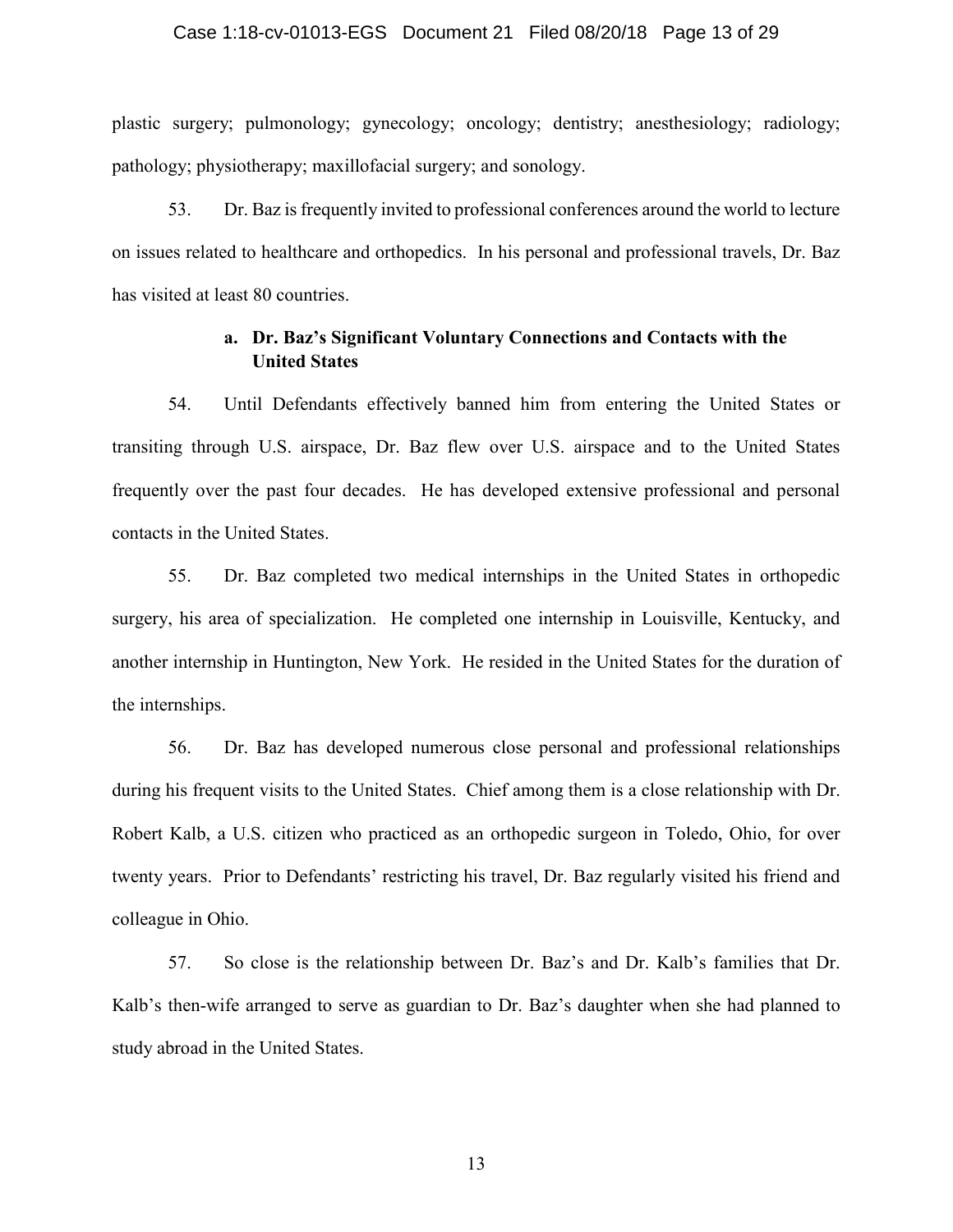## Case 1:18-cv-01013-EGS Document 21 Filed 08/20/18 Page 14 of 29

58. After the Kalbs' divorce, Dr. Baz maintained a close relationship with both former spouses. When Dr. Kalb later remarried, Dr. Baz traveled to the United States to help counsel and support his friend and colleague when Dr. Kalb suffered trauma related to a personal family matter.

59. Dr. Baz's wife and two children have also frequently traveled to the United States. His younger child, a thirteen-year-old son, is a U.S. citizen who was born in Virginia.

60. Dr. Baz owns and maintains a house in Toledo, Ohio. In 2012, Dr. Baz purchased the home as his family's residence while in the United States, particularly for his frequent stays in Ohio to see Dr. Kalb. Dr. Baz also purchased the house to serve as a future residence for his U.S. citizen son, who hopes to attend the University of Toledo or another university nearby. Dr. Baz had planned to stay at this property when visiting his son in the United States. He has paid and continues to pay taxes on that property to the appropriate taxing authorities in the United States.

61. Dr. Baz maintains checking and savings accounts at The Huntington National Bank, headquartered in Columbus, Ohio. He has maintained personal accounts at The Huntington National Bank since the mid-1990s.

62. Since 1979, Dr. Baz has maintained a relationship with Dr. Arthur Bernhang and his wife Judy Bernhang, residents of Lloyd Harbor, New York. Dr. Baz frequently visited the Bernhangs and stayed at their home on Long Island. Dr. Bernhang, a well-known orthopedic surgeon, died in 2016. Dr. Baz continues to maintain a close friendship with Judy.

63. Dr. Baz is in regular contact with and has previously visited his niece, Wardah Inam, an LPR of the United States who obtained a Ph.D. from the Massachusetts Institute of Technology ("MIT"). Wardah, who started her own business after graduating from MIT, resides in Boston, Massachusetts, with her husband, also an LPR of the United States.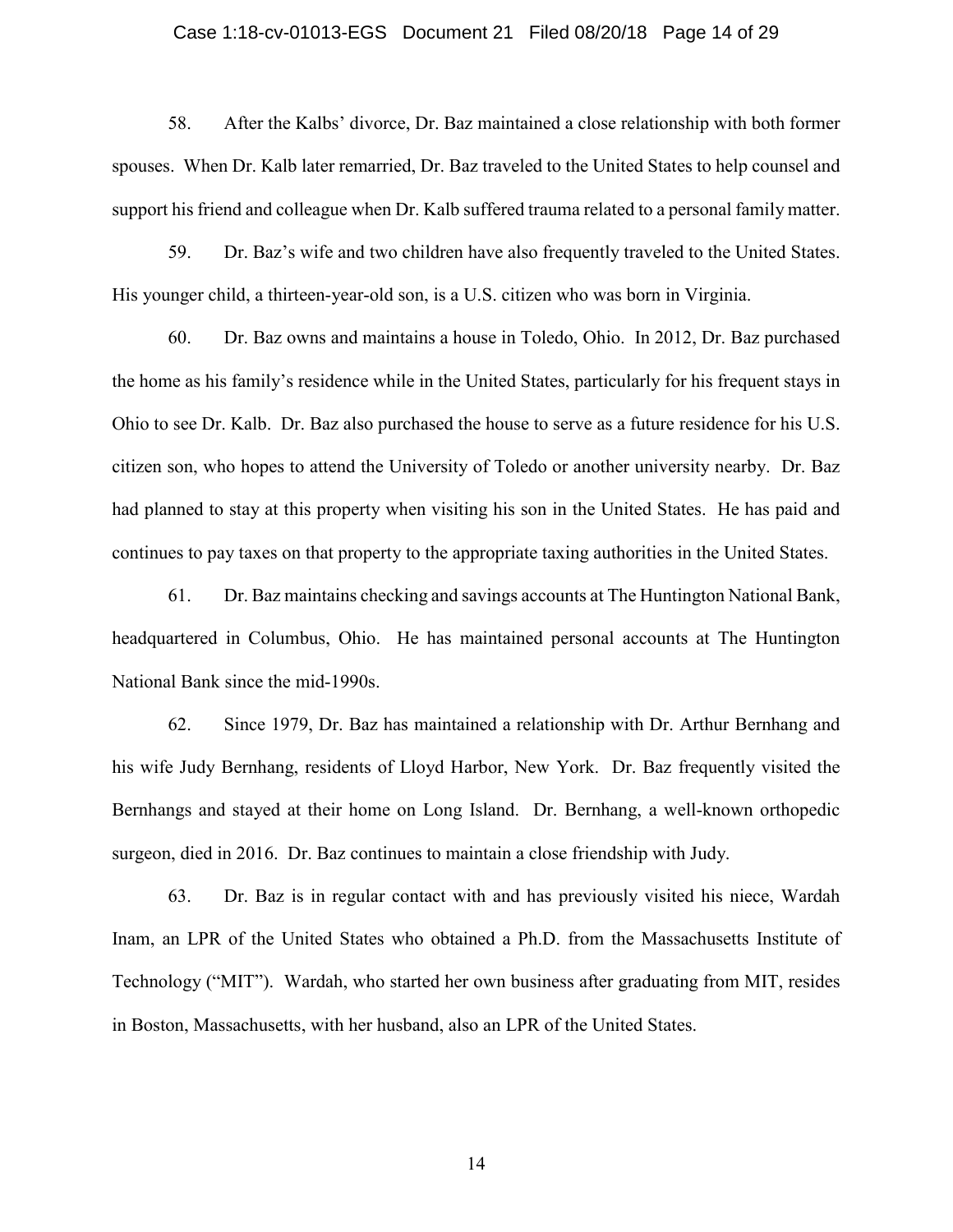## Case 1:18-cv-01013-EGS Document 21 Filed 08/20/18 Page 15 of 29

64. Prior to his apparent inclusion on the No-Fly List, Dr. Baz traveled regularly to the United States to attend the annual conference of the American Academy of Orthopedic Surgeons ("AAOS"). This conference is the world's largest meeting of orthopedic surgeons, researchers, and related health professionals. The conference serves as a knowledge exchange across nations, and it offers the latest information on orthopedic treatments, advancements, and research breakthroughs.

65. Dr. Baz's attendance at the AAOS conferences is instrumental in keeping him abreast of developments in his field of specialization and forms a cornerstone of Dr. Baz's continued medical education regimen.

66. AAOS conferences also offer Dr. Baz a unique opportunity to build professional relationships crucial for Dr. Baz's healthcare reform efforts in Pakistan. Through his attendance and participation in the annual AAOS conferences and through earlier visits to the United States, Dr. Baz has developed close working relationships with several American physicians.

67. Dr. Baz last traveled to the United States to attend the AAOS conference in 2015.

68. Dr. Baz registered for and planned to attend the 2016 and 2017 AAOS conferences, but he was prevented from doing so both times. In 2016 and 2017, he was prevented from boarding flights into the United States to attend those conferences, apparently due to his unjustified inclusion on the No-Fly List.

69. If permitted, Dr. Baz would resume regularly attending AAOS conferences in the United States, would resume his trips to visit friends and family in the United States, and would continue to stay at his home in Toledo, Ohio. In sum, he hopes to continue to develop his connections with the United States.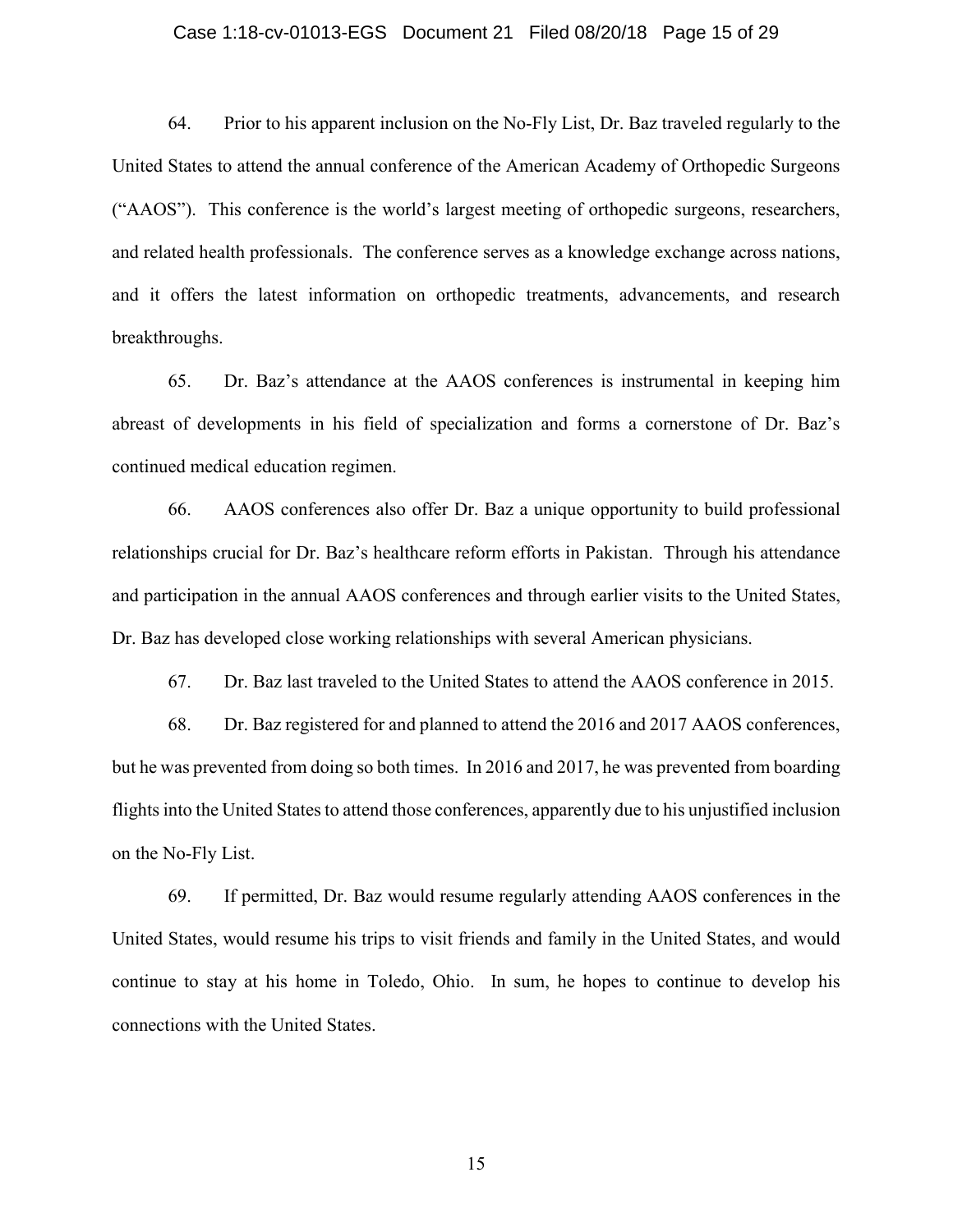# **b. Dr. Baz's Discovery of No-Fly List Designation and Efforts to Seek Relief from the DHS Traveler Redress Inquiry Program**

70. On February 21, 2016, Dr. Baz flew on Emirates airline from Karachi, Pakistan, to Dubai, United Arab Emirates. On February 22, 2016, he flew from Dubai to Toronto, Ontario. He was planning to fly from Toronto to Detroit, Michigan, and then from Detroit to Orlando, Florida, in order to attend the 2016 AAOS conference. At the time, Dr. Baz believed that he held a U.S. visa and planned on attending the conference from March 1, 2016, to March 5, 2016, before returning to Pakistan.

71. When he attempted to board his flight for Detroit, however, personnel at the Toronto Pearson International Airport stopped Dr. Baz, and an airline official advised him that he was not permitted to fly.

72. After Dr. Baz was denied boarding, an individual appearing to be a U.S. Customs official advised Dr. Baz to speak to an official at the U.S. Consulate in Toronto.

73. On or about February 29, 2016, Dr. Baz visited the U.S. Consulate in Toronto and was told to contact the U.S. Consulate in Pakistan. Unable to attend the AAOS conference and without being able to recoup the costs of his flights, Dr. Baz was forced to fly back to Pakistan from Toronto on or about March 3, 2016.

74. On or about February 29, 2016, Dr. Baz completed a Traveler Inquiry Form and submitted it, along with supporting documentation, to DHS TRIP.

75. On April 29, 2016, Dr. Baz received a letter from DHS TRIP (the "2016 TRIP Letter") in which he was issued an RCN (the "2016 RCN") along with instructions that he should provide that RCN whenever he made travel reservations with flights into the United States. The 2016 TRIP Letter did not inform Dr. Baz whether he was on the Watch List or the No-Fly List.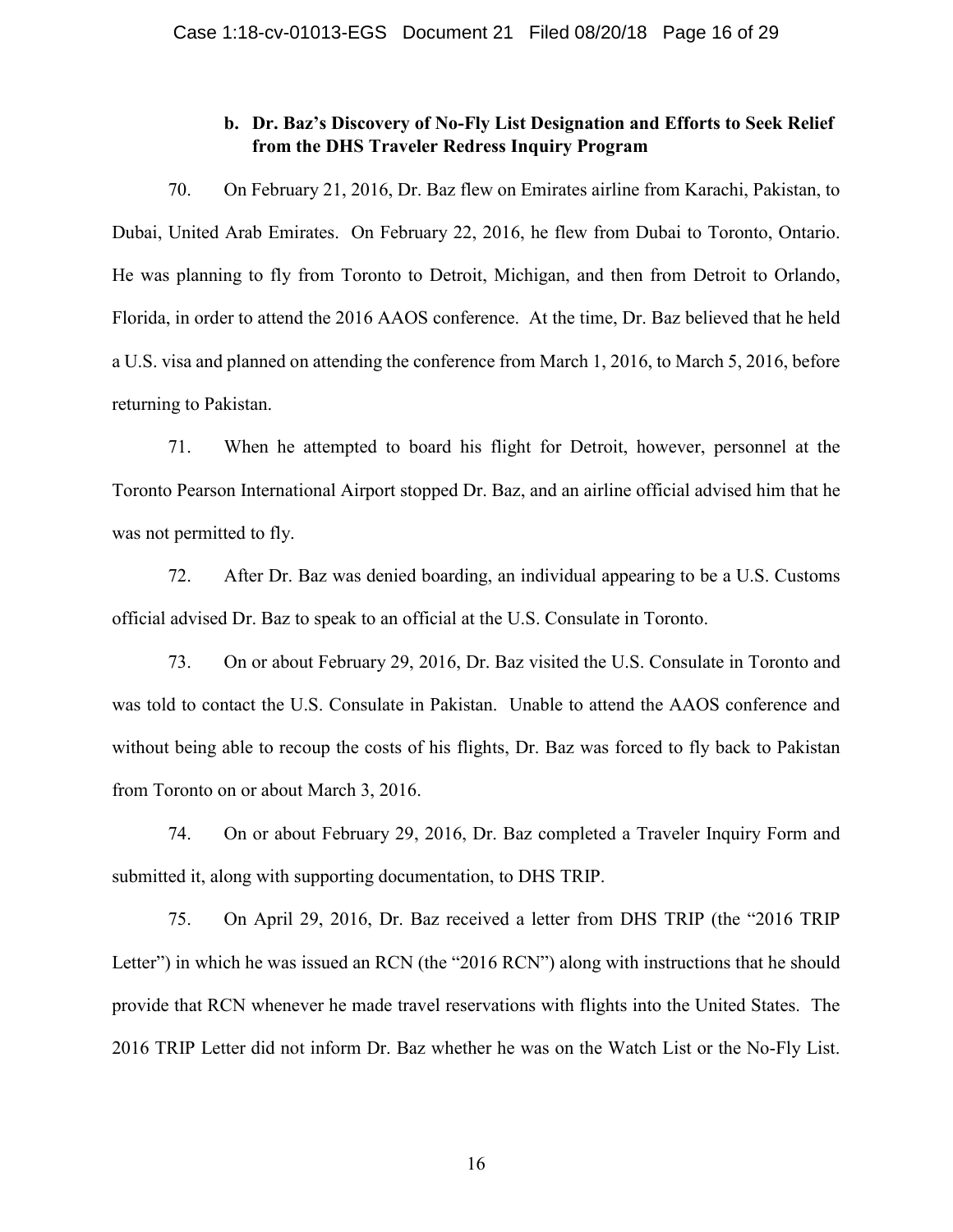### Case 1:18-cv-01013-EGS Document 21 Filed 08/20/18 Page 17 of 29

Nor did it provide the reason why he may have been added to the No-Fly List in or before February 2016.

76. In or around early January 2017, Dr. Baz received a personal invitation from the AAOS president to attend the 2017 AAOS conference.

77. At the end of January 2017, Dr. Baz contacted DHS TRIP via email and advised of his plans to attend the March 2017 AAOS conference in San Diego, California, via a connecting flight through Orlando. In his correspondence with DHS TRIP, Dr. Baz provided his 2016 RCN and inquired whether he was permitted to travel to the United States.

78. In February 2017, he received a response email from DHS TRIP instructing that he "provide [the 2016] RCN when making reservations" and that "[w]hen entering the United States from abroad, no additional action is required." This response in no way indicated that Dr. Baz was on the No-Fly List or was otherwise ineligible to fly into the United States.

79. Relying on DHS's February 2017 guidance, Dr. Baz purchased flights from Pakistan to Dubai, from Dubai to Orlando, and from Orlando to San Diego. When purchasing these flights, Dr. Baz informed his travel agent that he had been issued an RCN from DHS and provided the agent with his 2016 RCN. His travel agent booked his flight, reported no problems, and gave no indications that Dr. Baz could not fly into the United States.

80. Dr. Baz successfully traveled the first leg of his March 2017 trip, flying from Pakistan to Dubai. When he arrived in Dubai, he went to the airline counter to obtain his boarding pass for the second leg of the flight, from Dubai to Orlando. The ticketing agent informed Dr. Baz that his boarding ticket for the flight to Orlando had been suspended. When he advised the agent that he had an RCN issued by DHS, he was told that despite the RCN, he still would not be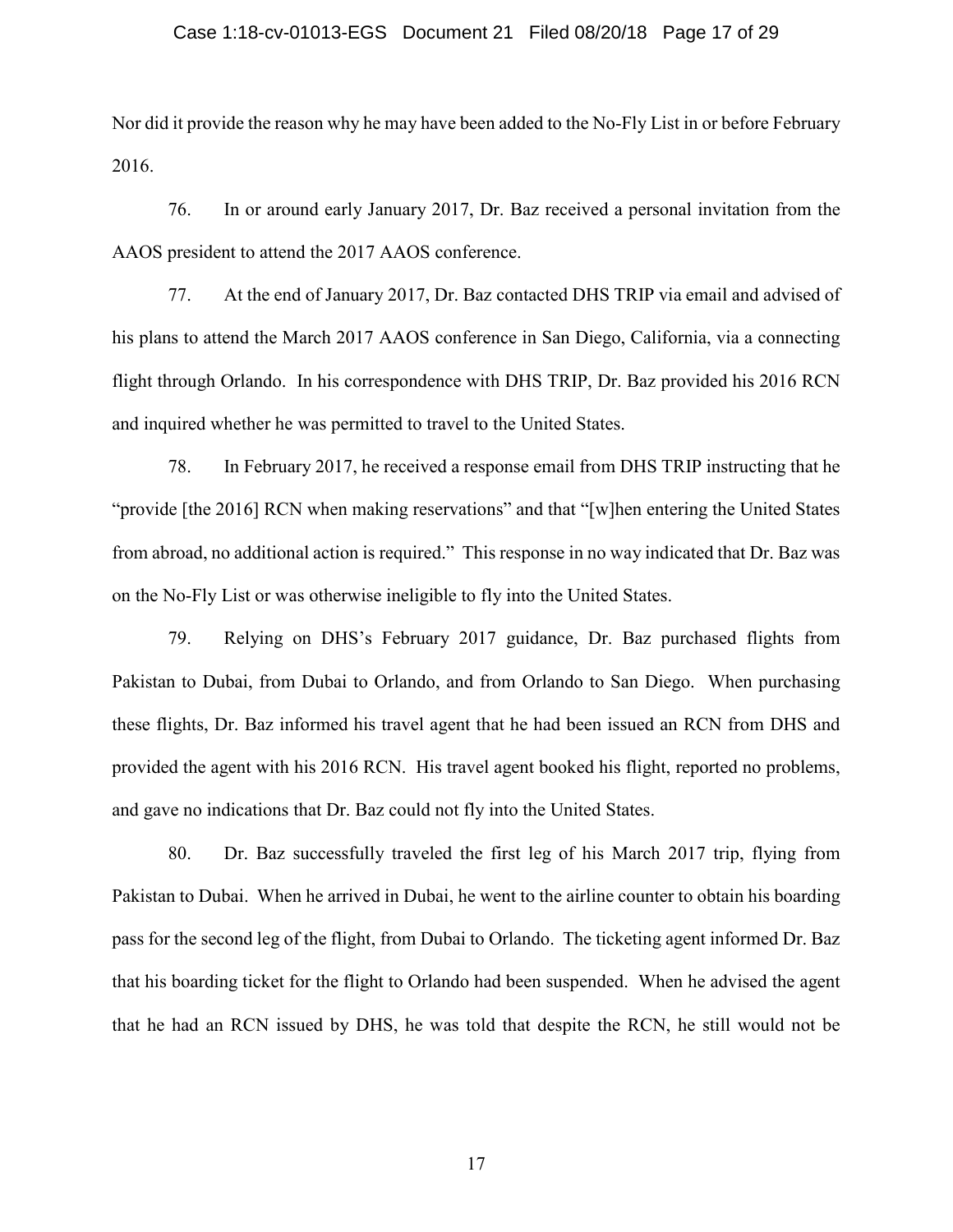## Case 1:18-cv-01013-EGS Document 21 Filed 08/20/18 Page 18 of 29

permitted to fly into the United States. At this point, Dr. Baz could only conclude that he remained on the No-Fly List, though no U.S. government official had so informed him.

81. Dr. Baz contacted DHS TRIP on March 8, 2017, via email, providing his 2016 RCN. In this email, Dr. Baz inquired why DHS TRIP's February 2017 response failed to inform him then that he would not be able to fly into the United States.

82. Instead of receiving a meaningful response to the questions he raised in his March 2017 email, DHS TRIP sent another boilerplate letter, dated April 3, 2017 (the "2017 TRIP Letter"), which was identical to the April 2016 TRIP Letter, save for a new RCN.

83. The 2017 TRIP Letter, like the 2016 TRIP Letter and the DHS email guidance, failed to provide Dr. Baz any information about his status. Instead, the 2017 TRIP Letter stated that his inquiry had been received, that "DHS has researched and reviewed your case," and that "DHS TRIP can neither confirm nor deny any information about you which may be within federal watchlists or reveal any law enforcement sensitive information."

84. Both the 2016 and 2017 TRIP Letters also stated that DHS had "made any corrections to records that our inquiries determined were necessary, including as appropriate, notations that may assist in avoiding incidents of misidentification."

85. As had the 2016 version, the 2017 TRIP Letter instructed Dr. Baz that he should provide his travel agent with the new RCN when traveling "by air to or within the United States," and further assured him that "[w]hen entering the United States from abroad, no additional action is required." As had the 2016 version, the 2017 TRIP Letter stated that "[t]his letter constitutes our final agency decision."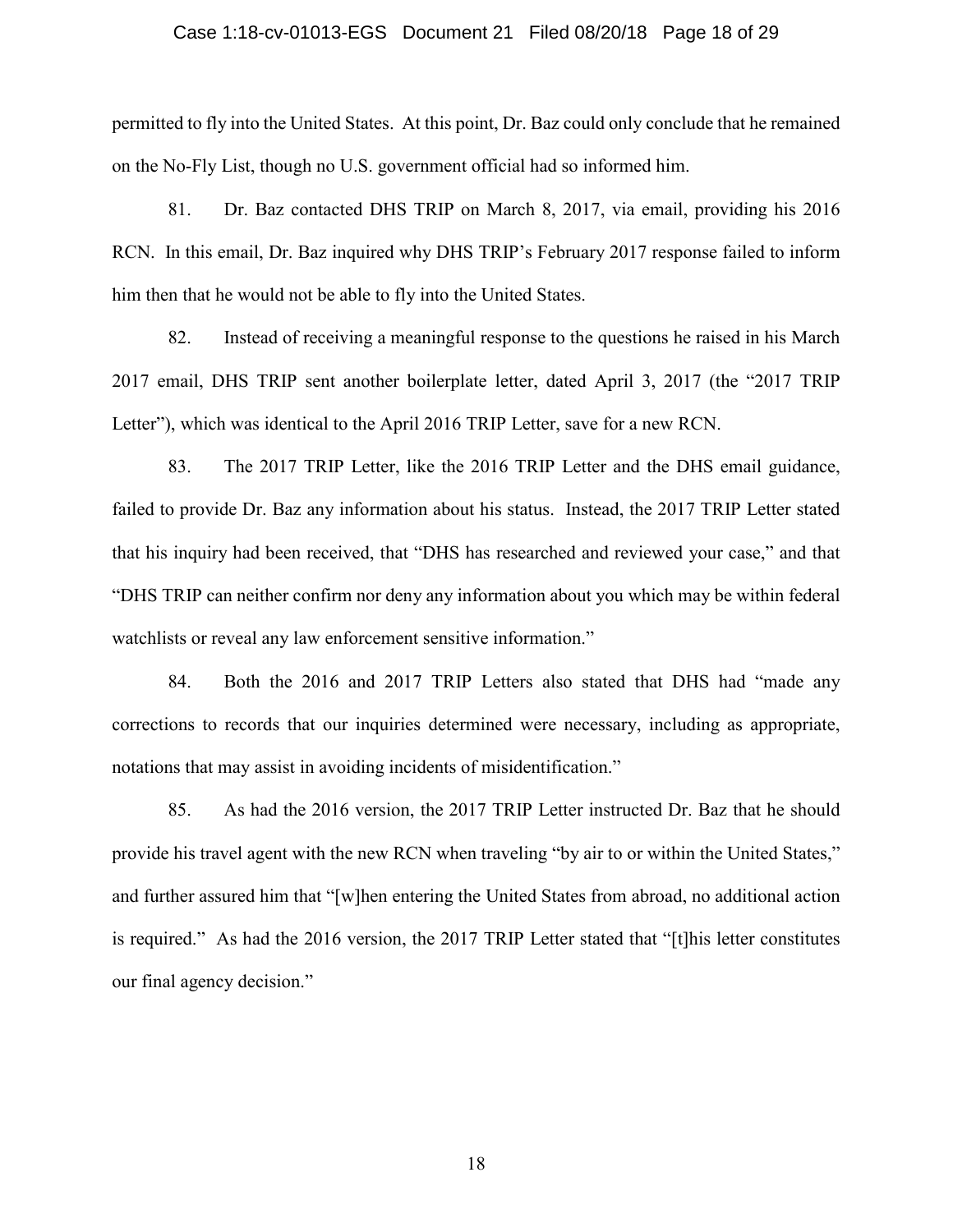### Case 1:18-cv-01013-EGS Document 21 Filed 08/20/18 Page 19 of 29

86. In short, Defendants stonewalled Dr. Baz by failing to meaningfully respond to multiple queries from him regarding his clearance to travel and by refusing even to state plainly whether Dr. Baz was on the No-Fly List.

#### **c. Dr. Baz's Suit Seeking Redress for the Improper No-Fly List Designation**

87. In June 2017, Dr. Baz filed the Review Petition in the United States Court of Appeals for the District of Columbia Circuit. The Review Petition asked the Court to direct DHS to clear Dr. Baz's name from the No-Fly List so he could enter the United States. The petition attached a copy of the 2017 TRIP Letter.

88. On July 24, 2017, Dr. Baz received email notice from the Non-Immigrant Visa Section of the U.S. Embassy in Islamabad stating that his, his wife's, and his daughter's visas "are revoked." Nothing in the communication indicated that the revocation had taken place in 2015. In fact, the notification was written in the present tense, informing Dr. Baz that the U.S. visas "*are* revoked and *are* no longer valid for travel" and must be submitted to the U.S. Embassy in Islamabad in order to be "physically cancelled" (emphasis added).

89. Dr. Baz complied, submitting the three passports to the U.S. Embassy in Islamabad; subsequently the three visas were returned to him with revocation stamps.

90. Dr. Baz's, his wife's, and his daughter's passports now bear a prominent "revoked" stamp on the U.S. visa pages. The stamp has caused Dr. Baz great stigma, resulted in additional unwarranted security screenings, and led to considerable delay in subsequent trips abroad.

91. In October 2017, Dr. Baz flew to Mexico with a group of physicians. Because of his revoked U.S. visa, Dr. Baz provoked the suspicion of airport personnel and Dr. Baz's colleagues. In November 2017, Dr. Baz flew with this group of physicians from Mexico City to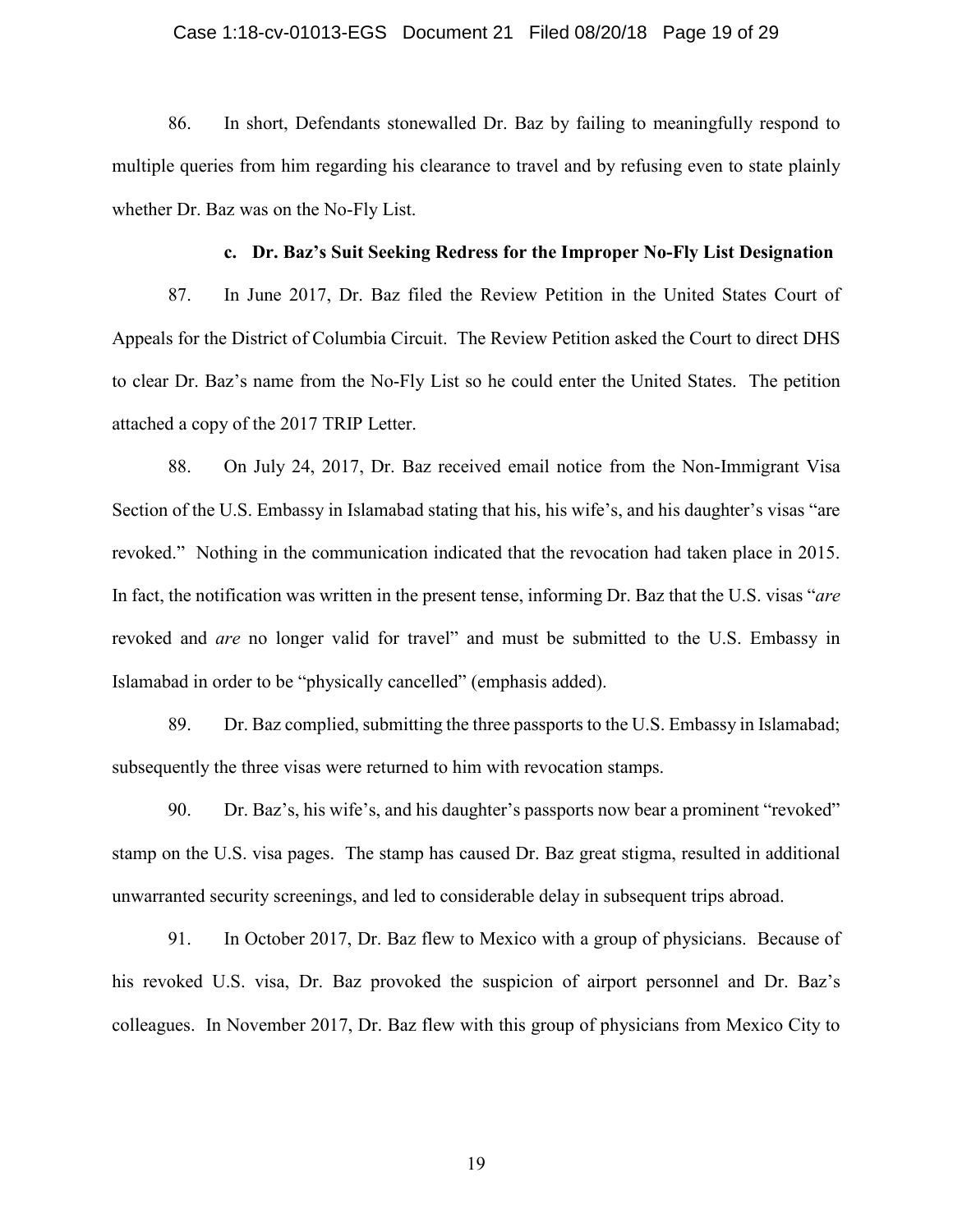#### Case 1:18-cv-01013-EGS Document 21 Filed 08/20/18 Page 20 of 29

San José, Costa Rica, but upon arrival in San José, Dr. Baz was not allowed to enter the country and was forced to return alone to Mexico. These events embarrassed and stigmatized Dr. Baz.

92. In August 2017, the government moved to dismiss Dr. Baz's petition, citing *Ege v. DHS*, 784 F.3d 791 (D.C. Cir. 2015), where the Court of Appeals held that it lacked jurisdiction under 49 § U.S.C. 46110 to order TSC to remove a name from the No-Fly List. In light of the government's motion, Dr. Baz withdrew his petition and filed this action on May 1, 2018.

## **d. Defendants' Untimely Notice of Visa Revocation and Continued Failure to Reveal No-Fly List Status**

93. On June 4, 2018, counsel for the DOJ, who represent the government in this action, contacted Dr. Baz's counsel to offer information relevant to the allegations in the complaint. During a June 5, 2018 telephonic conference, and again in writing on June 6, 2018, the government stated that Dr. Baz's visa had been revoked on August 5, 2015, nearly two years prior to the date Dr. Baz received notice. The government further advised Dr. Baz's counsel that it still could neither confirm nor deny whether Dr. Baz was or currently is on the No-Fly List.

94. On August 1, 2018, in an effort to amend this complaint in a manner consistent with the facts, as well as to obviate needless motion practice and discovery demands, Dr. Baz's counsel asked the government to identify the title of the government employee or employees responsible for revoking Dr. Baz's visa. On August 6, 2018, the government responded that "pursuant to 8 USC § 1201(i), a consular officer or the Secretary of State may at any time, in their discretion, revoke a visa. 22 CFR 41.122 further provides for revocation by a consular officer, the Secretary of State, or a Department official to whom the Secretary has delegated revocation authority." This response did not convey any meaningful information about who revoked Dr. Baz's visa. Accordingly, upon information and belief, a U.S. consular officer in Islamabad revoked Dr. Baz's visa.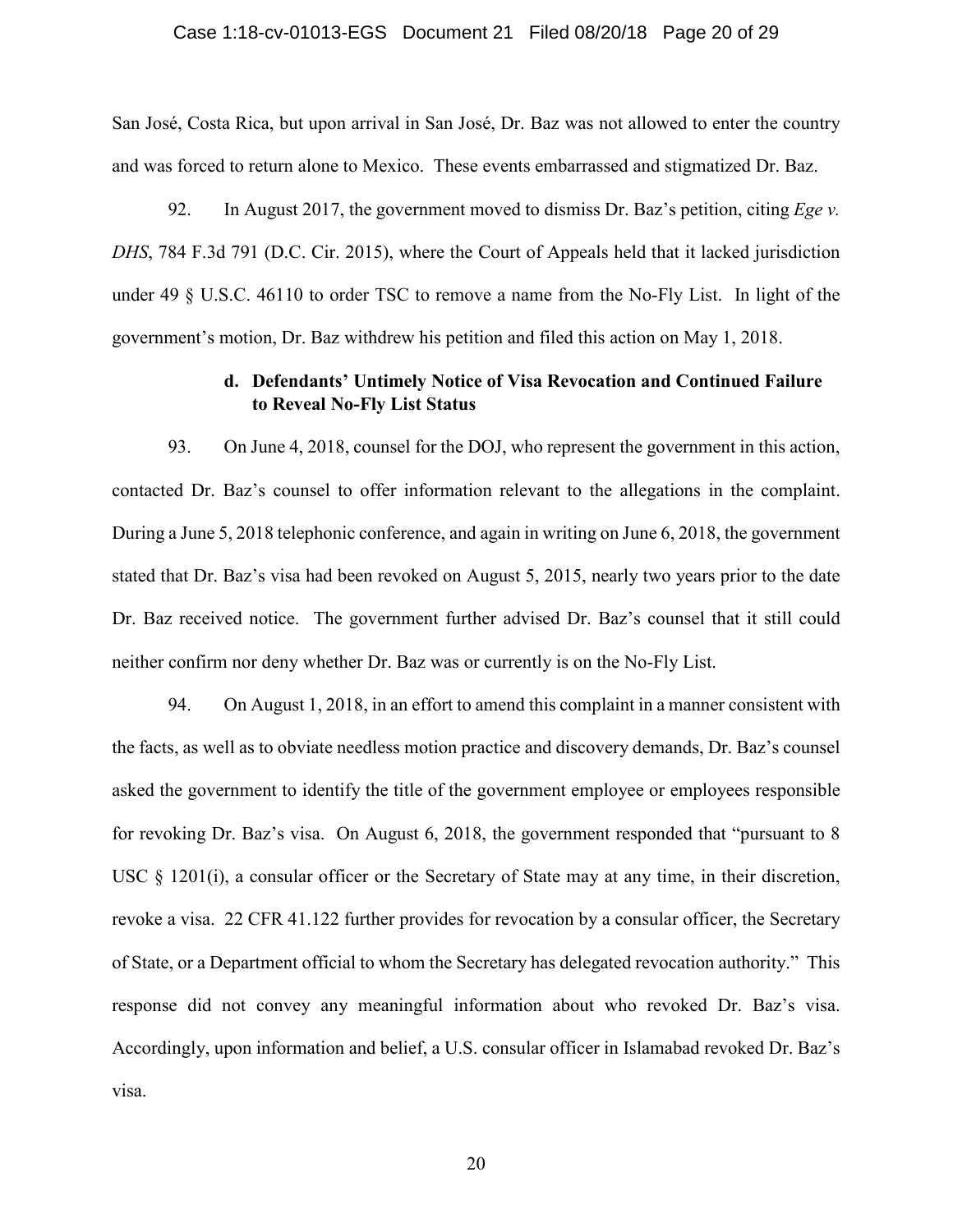### Case 1:18-cv-01013-EGS Document 21 Filed 08/20/18 Page 21 of 29

95. Dr. Baz was dumbfounded that his visa apparently was revoked in August 2015 and disappointed that he was not notified at the time of revocation. Dr. Baz expended significant resources and suffered personal and professional embarrassment when he was twice barred from boarding flights into the United States. Had the government provided him with notice of the revocation on or shortly after August 5, 2015, Dr. Baz would not have planned to attend professional conferences, purchased costly international plane tickets, and attempted to enter the United States.

96. In light of the government's refusal to provide any meaningful indication of his status, Dr. Baz can only conclude that he is on the No-Fly List and is prohibited from flying over U.S. airspace. Indeed, upon information and belief, Dr. Baz has not been permitted to transit through U.S. airspace since at least February 2016. For example, Dr. Baz was permitted to board his February 22, 2016 flight from Dubai to Toronto because, upon information and belief, that flight did not cross U.S. airspace. Dr. Baz was prohibited from boarding his flight from Toronto to Detroit, however, because that flight did cross U.S. airspace and had a final destination in the United States. Given that many flights to the Western hemisphere pass over U.S. airspace or connect through U.S. airports, Dr. Baz's international travel has become more expensive and circuitous.

97. On July 31, 2018, Dr. Baz and his wife and daughter applied for B-2 visas. As of the date of this amended complaint, they are scheduled to appear for interviews at the U.S. Embassy in Islamabad on August 28, 2018. Dr. Baz intends to return to the United States if his visa application is approved. If it is rejected, Dr. Baz plans to re-apply for a visa and plans to return to the United States if he is permitted to do so.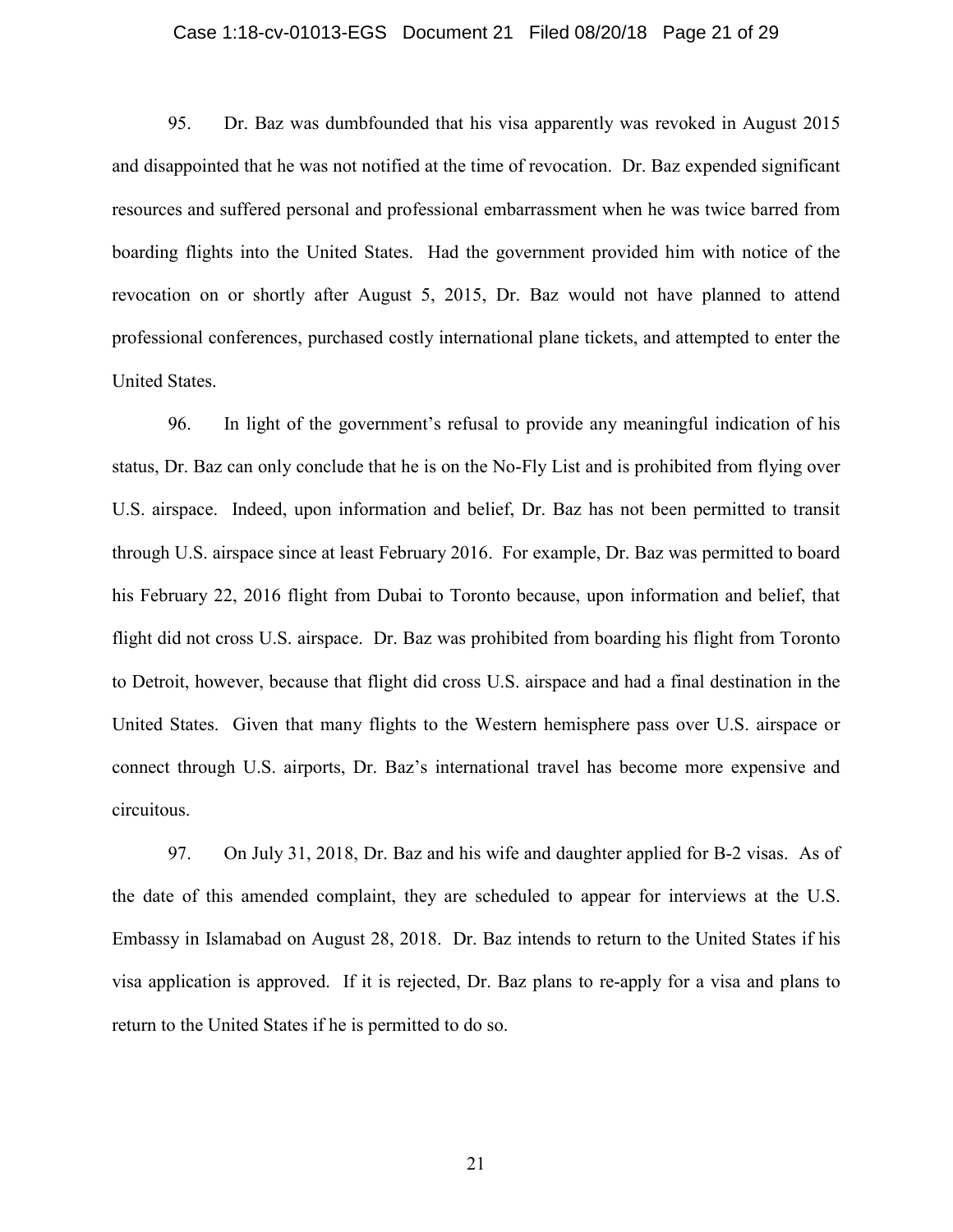### **CAUSES OF ACTION**

# **FIRST CAUSE OF ACTION UNLAWFUL AGENCY ACTION IN VIOLATION OF THE ADMINISTRATIVE PROCEDURE ACT (5 U.S.C. § 701,** *et seq.***), 49 U.S.C. § 44903, AND 49 U.S.C. § 44926**

98. Dr. Baz repeats and incorporates by reference each allegation contained in the preceding paragraphs as if fully set forth herein.

99. Dr. Baz has developed and hopes to continue to develop significant voluntary connections with the United States.

100. The APA prohibits federal agency action that is arbitrary, capricious, unconstitutional, or contrary to statute. 5 U.S.C.  $\S$  706(2)(A)–(C).

101. Defendants have no rational basis to suspect Dr. Baz of being a threat to aviation or U.S. national security. Dr. Baz has never engaged in terrorist activity or in any way supported or endorsed terrorist activity. By placing Dr. Baz on the Watch and No-Fly Lists, TSC has acted arbitrarily and capriciously, thereby violating the APA.

102. Further, Defendant federal agencies have failed to implement coherent and legally sufficient policies for reviewing and correcting mistaken designations on the Watch and No-Fly Lists.

103. This failure contravenes Congress's directive to Defendant federal agencies to "establish a procedure to enable airline passengers, who are delayed or prohibited from boarding a flight because the advanced passenger prescreening system determined that they might pose a security threat, to appeal such determination and correct information contained in the system" and to provide a "timely and fair process for individuals identified as a threat . . . to appeal to the [TSA] the determination and correct any erroneous information." 49 U.S.C. § 44903(j)(2)(C)(iii)(I); 49 U.S.C.  $\S$  44903(j)(2)(G)(j).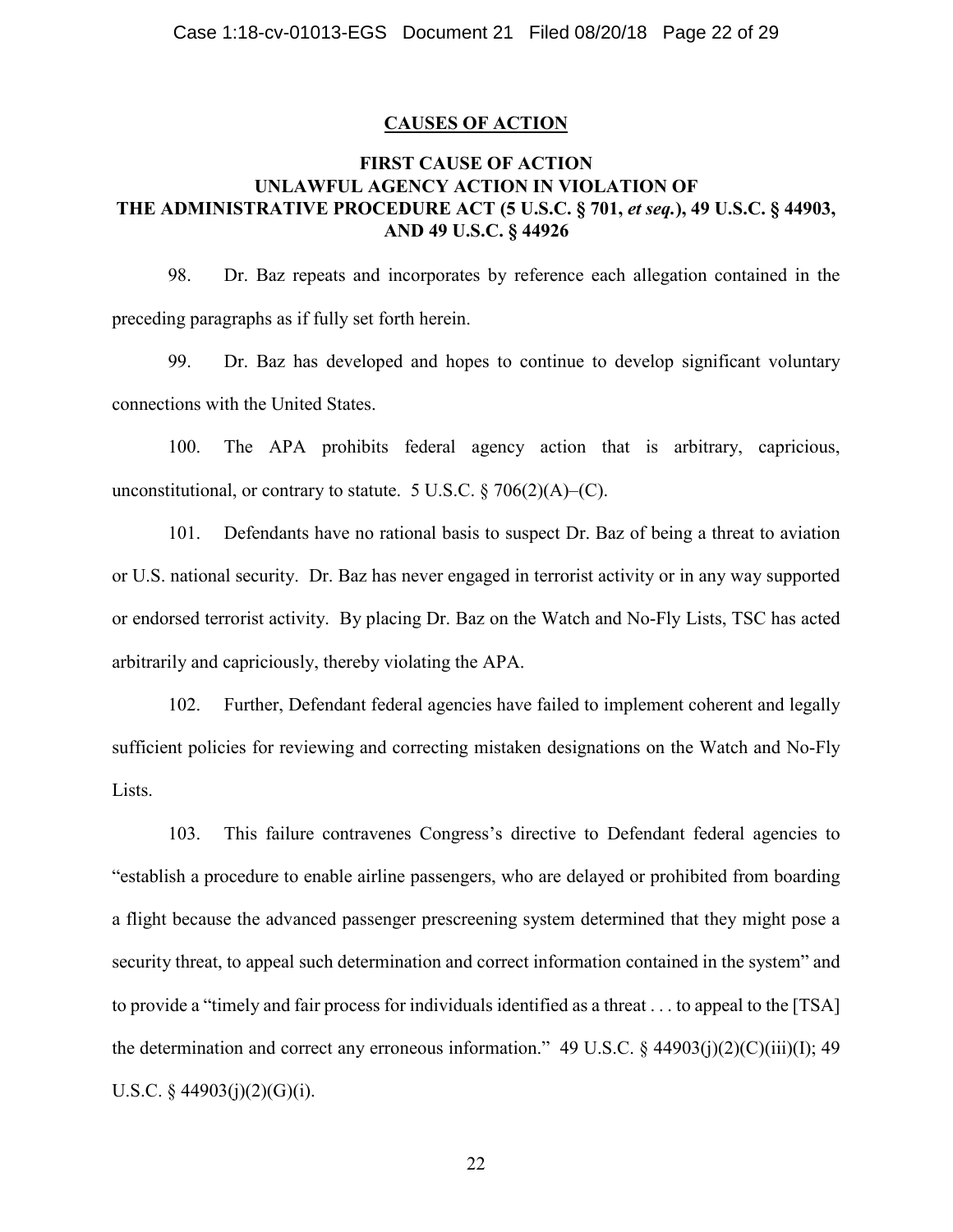## Case 1:18-cv-01013-EGS Document 21 Filed 08/20/18 Page 23 of 29

104. Defendant federal agencies have also failed to fulfill Congress's directive to "establish a timely and fair process for individuals who believe they have been delayed or prohibited from boarding a commercial aircraft because they were wrongly identified as a threat under the regimes utilized by the Transportation Security Administration, United States Customs and Border Protection, or any other office or component of the Department of Homeland Security." 49 U.S.C. § 44926(a).

105. In implementing Congress's directive to establish a redress procedure, moreover, Defendant federal agencies have granted the full benefits and protections of revised DHS TRIP procedures to U.S. citizens and LPRs only. Defendant federal agencies have thus ignored the plain meaning of the statutes requiring them to establish a timely and fair redress process for all individuals identified as a threat. By misinterpreting the statutes and by denying Dr. Baz the full benefits and protections of revised DHS TRIP procedures, Defendant federal agencies have acted arbitrarily, capriciously, and contrary to statute, thereby violating the APA.

106. Further, the federal regulation governing revocation of visas requires that "[u]nless otherwise instructed by the Department [of State], a consular officer shall, if practicable, notify the alien to whom the visa was issued that the visa was revoked or provisionally revoked." 22 C.F.R. § 41.122(c). Dr. Baz's visa apparently was revoked on August 5, 2015, yet he did not receive notice of this revocation until July 24, 2017. Defendants have presented no evidence demonstrating that the consular officer who revoked Dr. Baz's visa in 2015 was instructed not to notify him. Moreover, Defendants' notifying Dr. Baz of the visa revocation by email in 2017 demonstrates that it would have been practicable to contact him at this same email address in 2015.

107. The regulation also requires that "[t]he date of the revocation shall be indicated . . . on any notice sent to the alien to whom the visa was issued." 22 C.F.R. § 41.122(c). The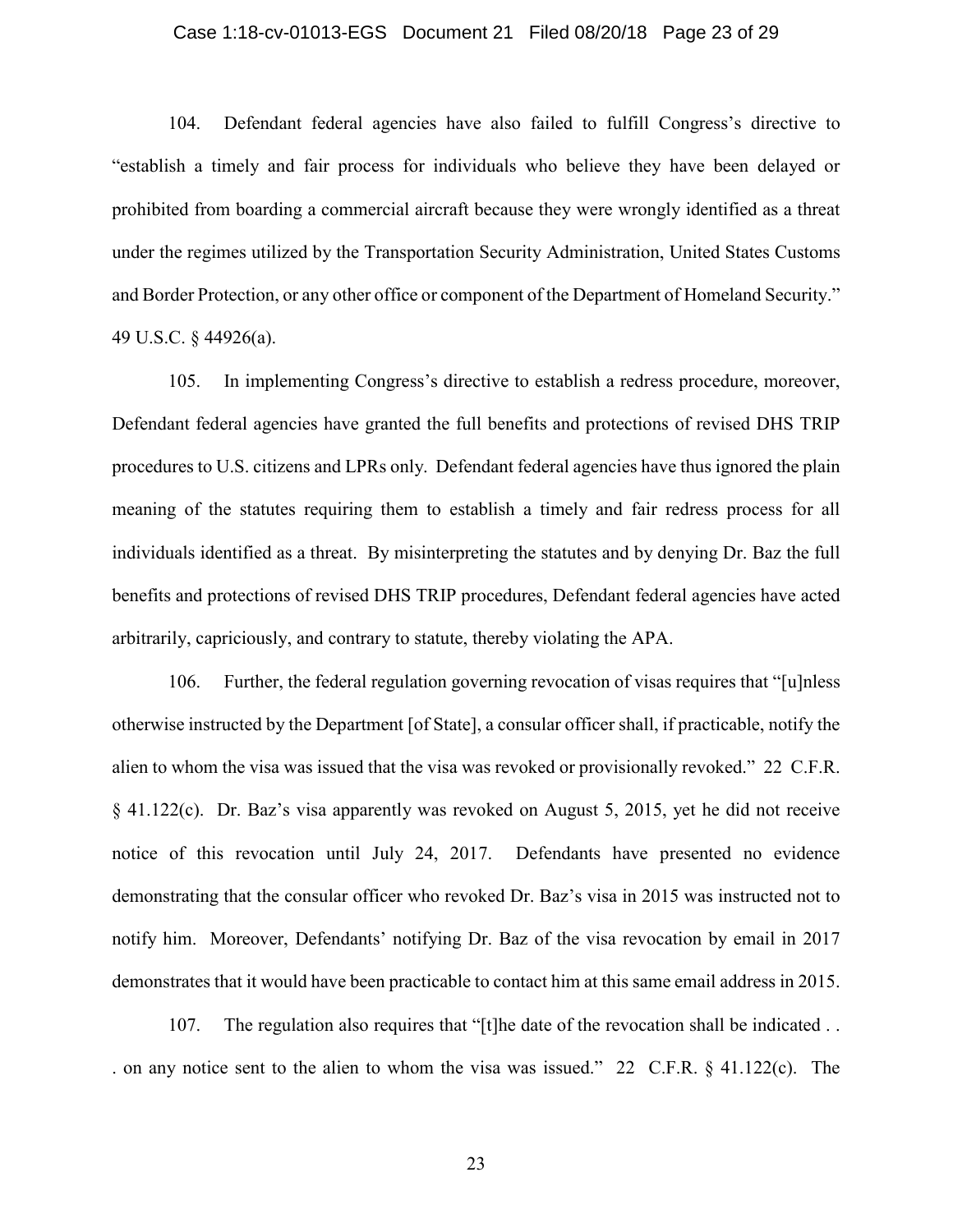### Case 1:18-cv-01013-EGS Document 21 Filed 08/20/18 Page 24 of 29

revocation notice sent to Dr. Baz on July 24, 2017, does not indicate that his and his family's visas were revoked on August 5, 2015. Nor does it indicate any date other than July 24, 2017. Dr. Baz therefore reasonably believed that the visa revocations were effective as of July 24, 2017.

108. By failing to provide Dr. Baz timely notice of his visa revocation in 2015 and by failing to communicate the revocation date in the 2017 notice, Defendants have arbitrarily and capriciously failed to comply with 22 C.F.R. § 41.122(c), thereby violating the APA.

109. Defendants' statutory violations have harmed and continue to harm Dr. Baz by barring him from traveling to the United States, by barring him from traveling through U.S. airspace, and by unjustly stigmatizing him.

### **SECOND CAUSE OF ACTION FIFTH AMENDMENT – DEPRIVATION OF PROCEDURAL DUE PROCESS RIGHTS**

110. Dr. Baz repeats and incorporates by reference each allegation contained in the preceding paragraphs as if fully set forth herein.

111. Dr. Baz has developed and hopes to continue to develop significant voluntary connections with the United States.

112. The Due Process Clause of the Fifth Amendment prohibits the federal government from depriving individuals, including non-citizens who have significant voluntary connections with the United States, of their fundamental rights and liberties without due process of law.

113. Defendants' placing Dr. Baz on the Watch and No-Fly Lists infringes on Dr. Baz's procedural due process rights. Dr. Baz has a liberty interest not to arbitrarily be denied the ability to travel through U.S. airspace. He also has the right to be free from unfounded governmental stigmatization as a suspected terrorist.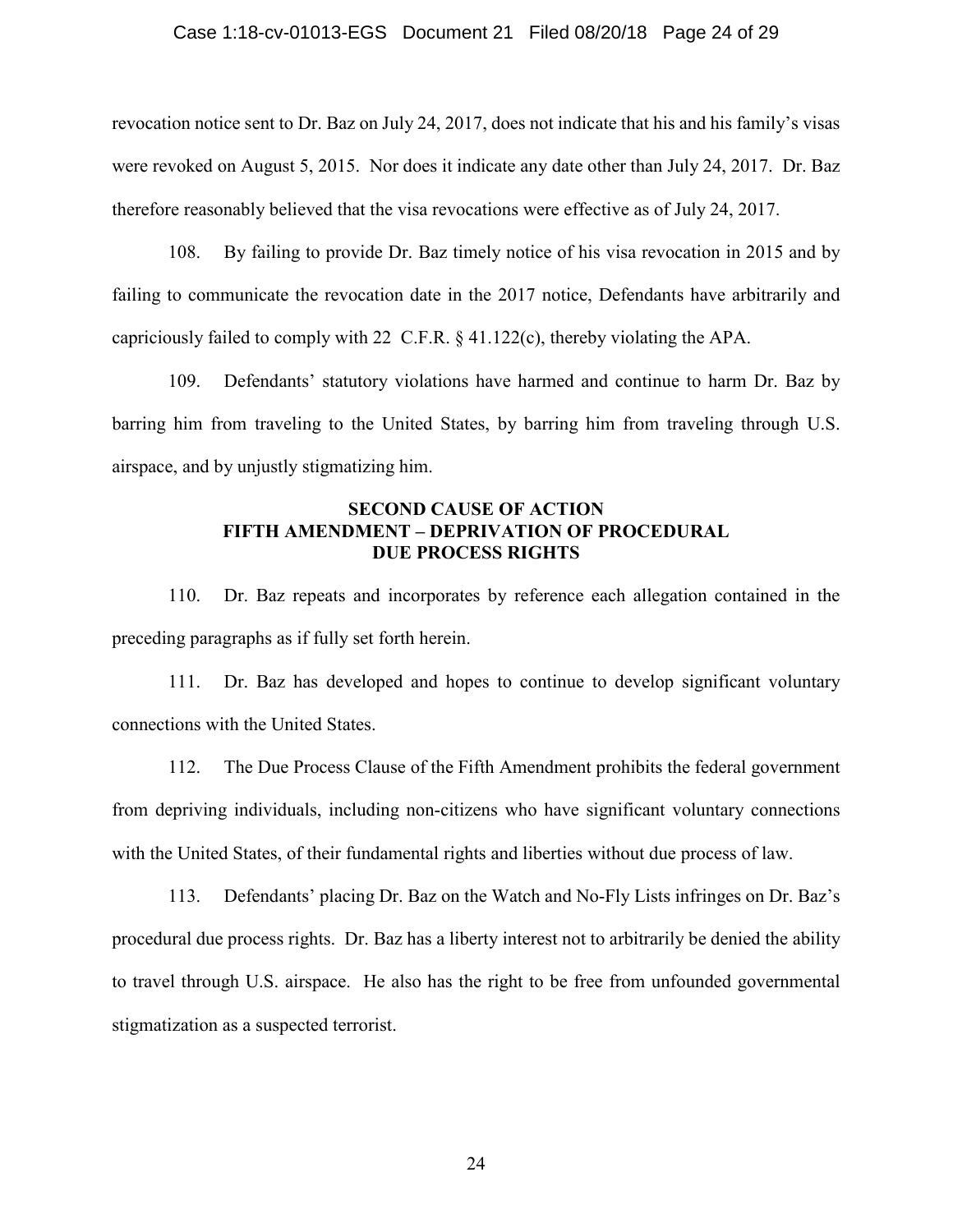#### Case 1:18-cv-01013-EGS Document 21 Filed 08/20/18 Page 25 of 29

114. As such, the Fifth Amendment vests Dr. Baz with procedural due process rights that include the right to know if he is on the No-Fly List and a meaningful opportunity to challenge the bases for his apparent inclusion on the No-Fly List. Defendants refuse to confirm or deny that he is on the No-Fly List. Defendants also refuse to provide him an opportunity to contest his apparent inclusion.

115. The burden on the government to provide notice of Dr. Baz's inclusion on the No-Fly List and a procedural mechanism to dispute such inclusion would be minimal. Indeed, revised DHS TRIP redress procedures already require the government to provide U.S. citizens and LPRs notice of their inclusion on the No-Fly List, to present reasons for inclusion, and to offer the traveler an opportunity to submit a written response. Dr. Baz was denied the benefit of all these procedural safeguards.

116. Further, Dr. Baz held a U.S. visa and had traveled to the United States for nearly 40 years. During that time he developed extensive voluntary ties to the United States and has the right to at least the barest minimum of procedural due process required by the Fifth Amendment. Indeed, the burden on the government to send Dr. Baz a timely email visa revocation notice on or shortly after August 5, 2015, would have been extremely minimal. It also would have prevented Dr. Baz from attempting to board two flights to the United States and would have permitted Dr. Baz to re-apply for a visa several years earlier than he has. Because Dr. Baz was a visa holder with extensive ties to the United States, Defendants were required to provide him timely notice that his visa was revoked. They failed to do so.

117. Accordingly, Defendants violated Dr. Baz's procedural due process guarantees under the Fifth Amendment, injured his reputation, and caused other damages.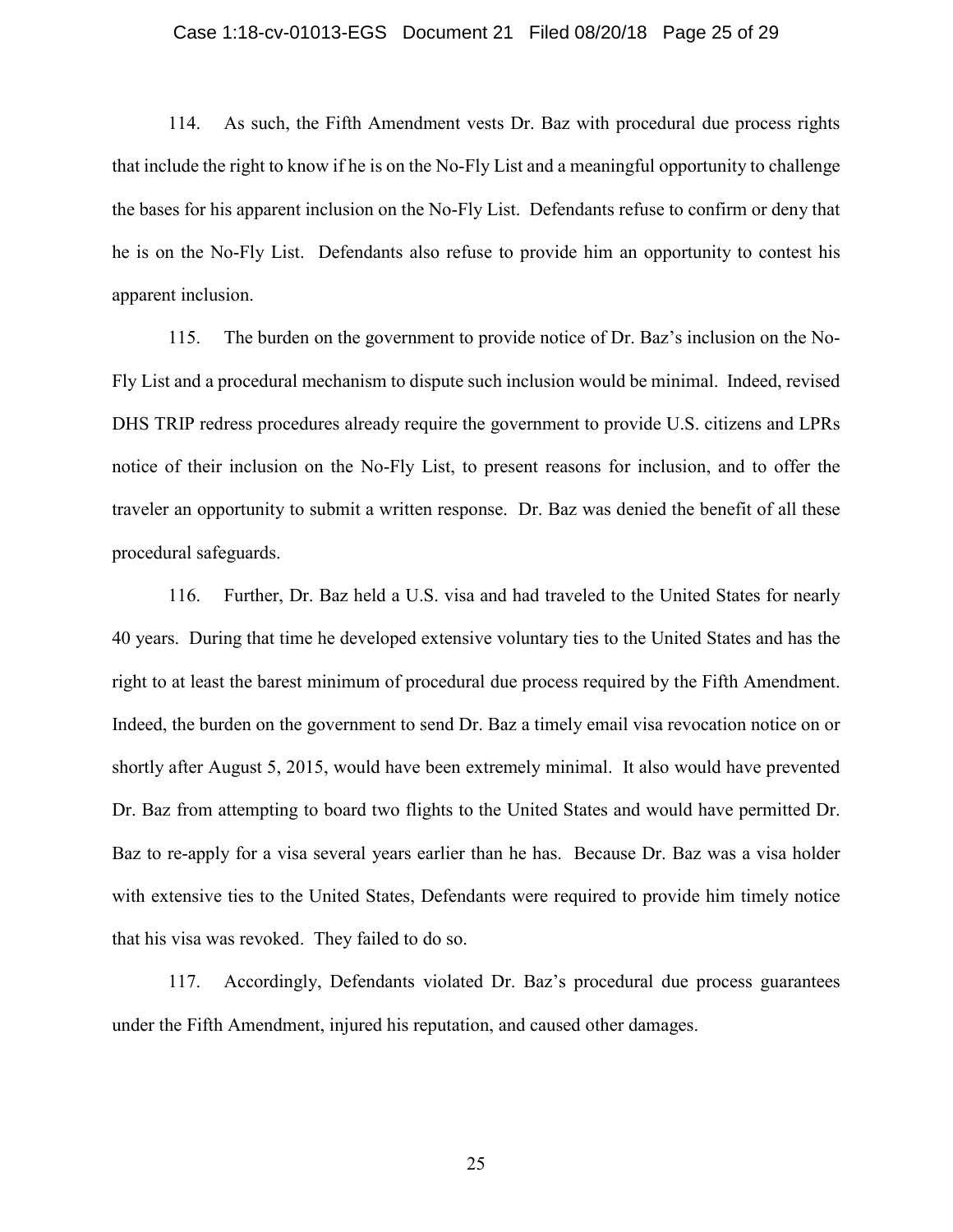### **THIRD CAUSE OF ACTION FIFTH AMENDMENT – DEPRIVATION OF SUBSTANTIVE DUE PROCESS RIGHTS**

118. Dr. Baz repeats and incorporates by reference each allegation contained in the preceding paragraphs as if fully set forth herein.

119. Dr. Baz has developed and hopes to continue to develop significant voluntary connections with the United States.

120. The Due Process Clause of the Fifth Amendment prohibits the federal government from depriving individuals, including non-citizens who have significant voluntary connections with the United States, of their fundamental rights and liberties without due process of law.

121. Dr. Baz's fundamental rights include the right not to be arbitrarily deprived of his freedom to travel to, from, and within the United States, as well as over U.S. air space.

122. Dr. Baz also has a fundamental right to be free from unfounded governmental stigmatization as an individual who is known or suspected to be associated with terrorist activity.

123. Defendants' placing Dr. Baz on the No-Fly List directly and substantially infringes on Dr. Baz's fundamental rights. Dr. Baz cannot transit through U.S. airspace as a result of the apparent No-Fly List designation. Dr. Baz also cannot fly to the United States to reside in his home, visit friends, attend medical conferences, or develop professional contacts. Dr. Baz will not be able to travel to the United States to see his son, a U.S. citizen, after he moves to the United States to attend college, which he intends to do. Because Defendants also revoked Dr. Baz's visa, he is absolutely barred from entering the United States to enjoy these essential liberties. Moreover, as a prominent physician who is profoundly opposed to violence, Defendant's placement of Dr. Baz on the Watch and No-Fly Lists unjustly stigmatizes him and his reputation. Dr. Baz's Pakistani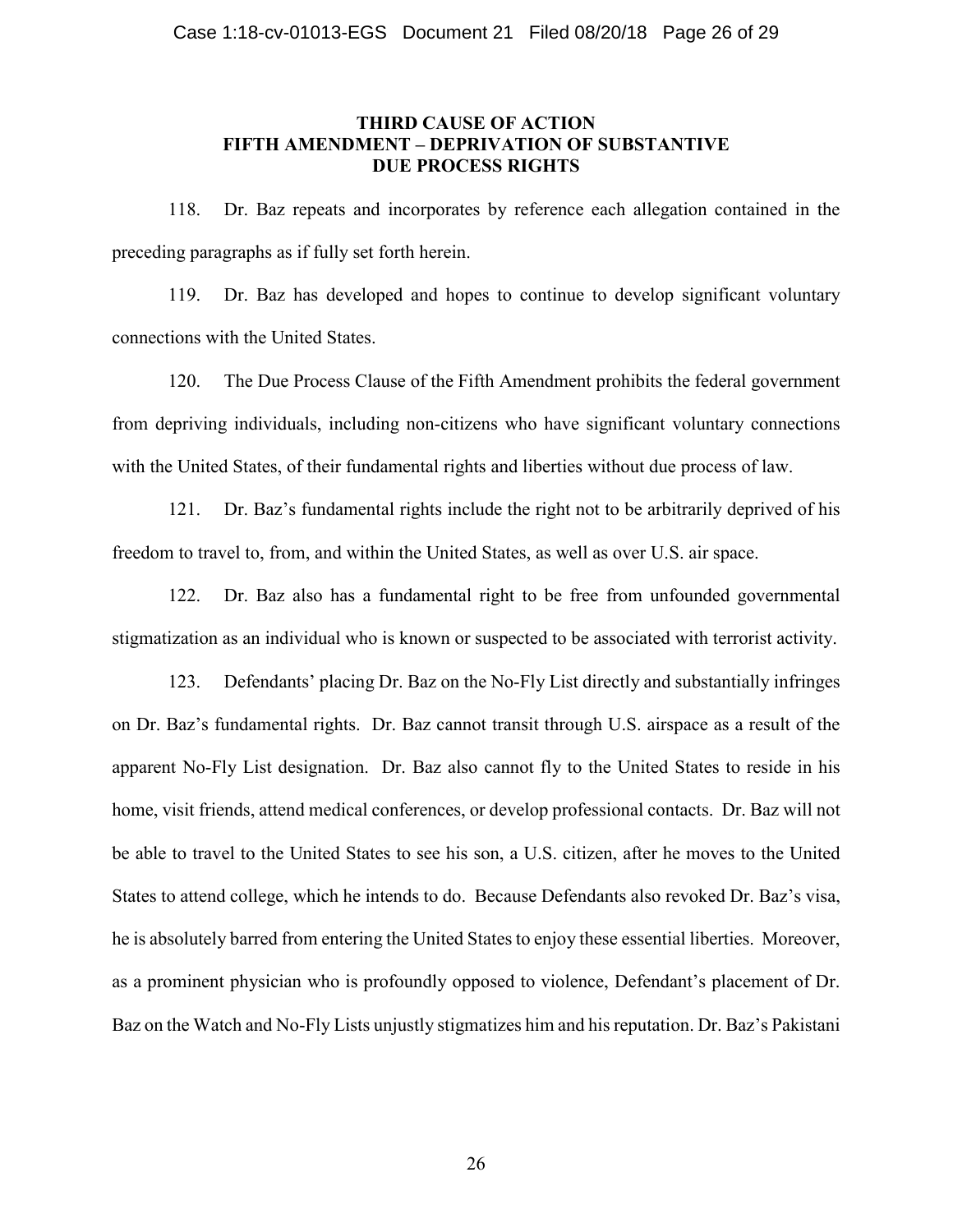### Case 1:18-cv-01013-EGS Document 21 Filed 08/20/18 Page 27 of 29

passport now bears a prominent revocation stamp over his U.S. visa, harming his personal and professional reputation and, when traveling abroad, causing him to be delayed and denied entry.

124. The Due Process clause forbids Defendants from infringing on Dr. Baz's fundamental rights unless the infringement is narrowly tailored to serve a compelling governmental interest. Placing Dr. Baz on the Watch and No-Fly Lists serves no governmental interest whatsoever. Dr. Baz is not a threat to national security interests or aviation. In fact, for nearly 40 years Dr. Baz has regularly flown to and stayed in the United States without incident.

125. Accordingly, Defendants violated Dr. Baz's substantive due process guarantees under the Fifth Amendment, injured his reputation, and caused other damages.

#### **PRAYER FOR RELIEF**

WHEREFORE, Plaintiff respectfully requests:

1. A declaratory judgment that Defendants' policies, practices, and customs with respect to the No-Fly List and notice of visa revocation violate the Fifth Amendment to the U.S. Constitution, the APA, 49 U.S.C. § 44903, and 49 U.S.C. § 44926.

- 2. An injunction that requires Defendants to:
	- i. remedy the constitutional and statutory violations identified above, including the removal of Plaintiff from the Watch List, the No-Fly List, and any other database that prevents him flying to, from, and within the United States;
	- ii. confirm Plaintiff is on the Watch and the No-Fly Lists and provide Plaintiff with a legal mechanism that affords him notice of the reasons for his placement on the Watch and No-Fly Lists and a meaningful opportunity to contest his continued inclusion on the Watch and No-Fly Lists; and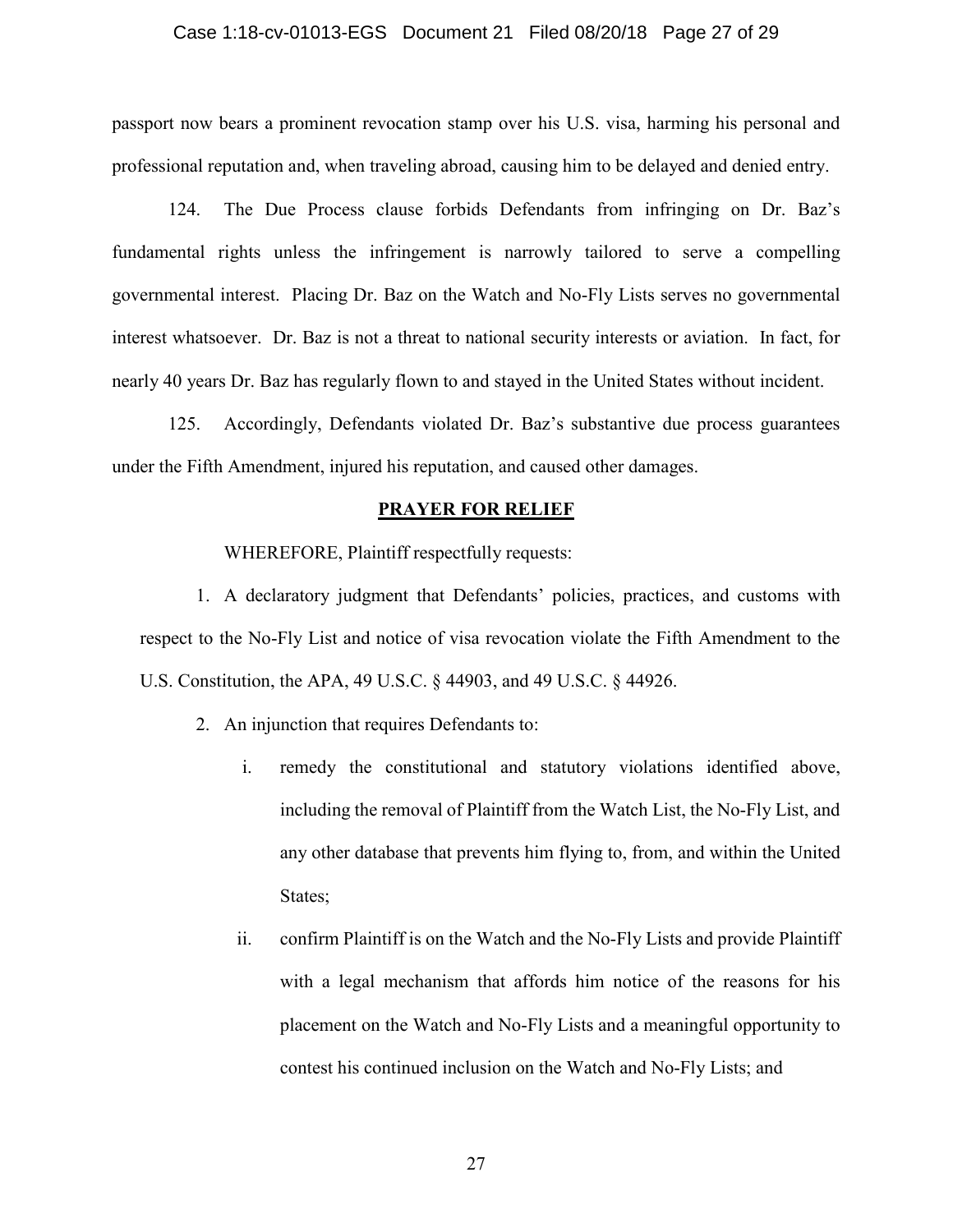- iii. provide a declaration that Plaintiff is no longer on the Watch and No-Fly Lists and will not be placed back on these lists based on currently available information.
- 3. An award of attorneys' fees, costs, and expenses of all litigation, pursuant to 28 U.S.C. § 2412; and
	- 4. Such other and further relief as the Court may deem just and proper.